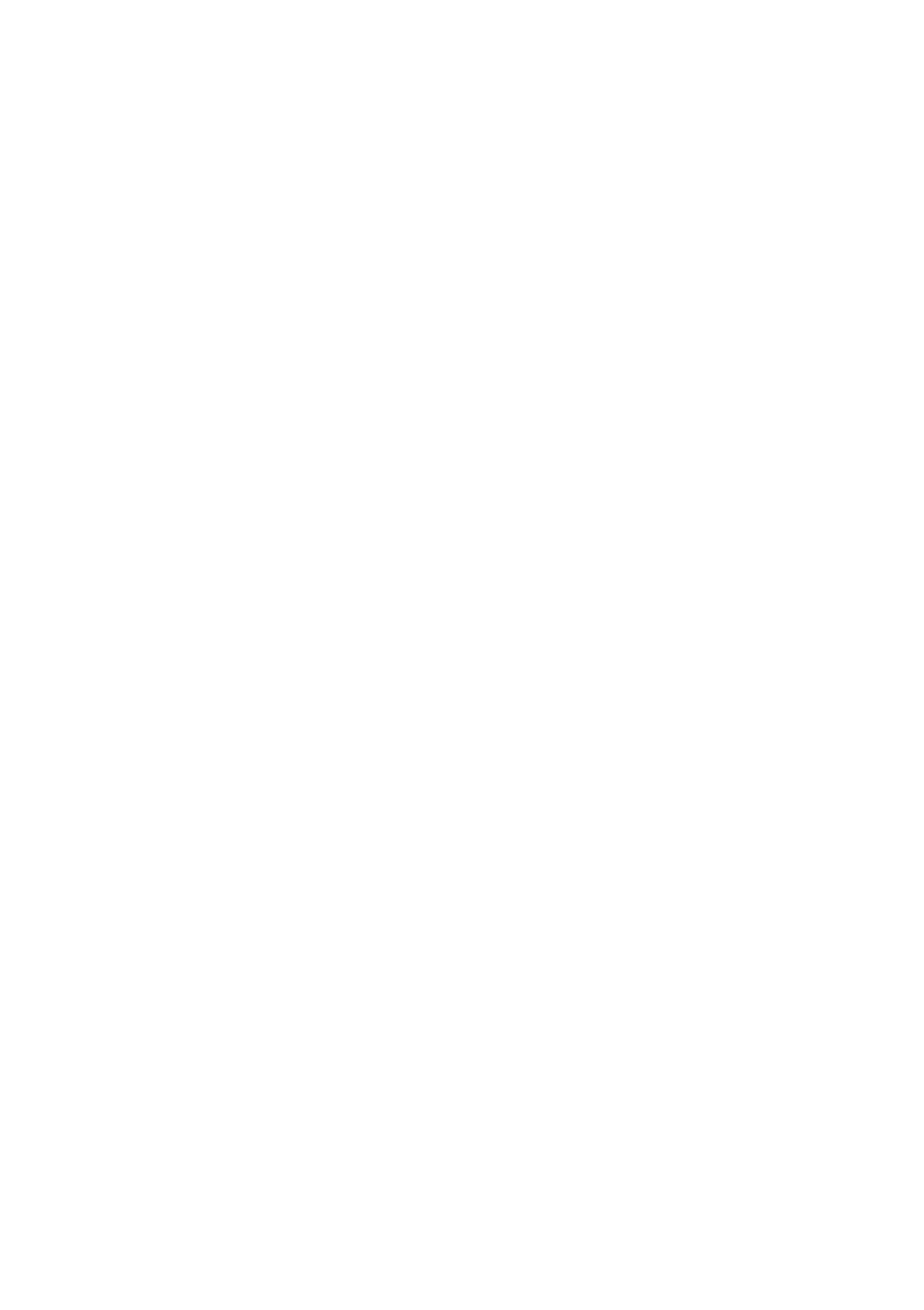# **Clár – Contents**

| An Ghaeilge ag Imeachtaí/an Imeacht sa Chlub - Irish at the Club Event3 |  |
|-------------------------------------------------------------------------|--|
|                                                                         |  |
|                                                                         |  |
|                                                                         |  |
|                                                                         |  |
|                                                                         |  |
|                                                                         |  |
|                                                                         |  |
|                                                                         |  |
|                                                                         |  |
|                                                                         |  |
| An Ghaeilge ar an bPháirc/Pháirc/ag an Seisiún Traenála -               |  |
|                                                                         |  |
|                                                                         |  |
|                                                                         |  |
|                                                                         |  |
|                                                                         |  |
|                                                                         |  |
|                                                                         |  |
|                                                                         |  |
| An Ghaeilge ag an gCruinniú/Chruinniú - Irish at the Meeting 15         |  |
|                                                                         |  |
|                                                                         |  |
|                                                                         |  |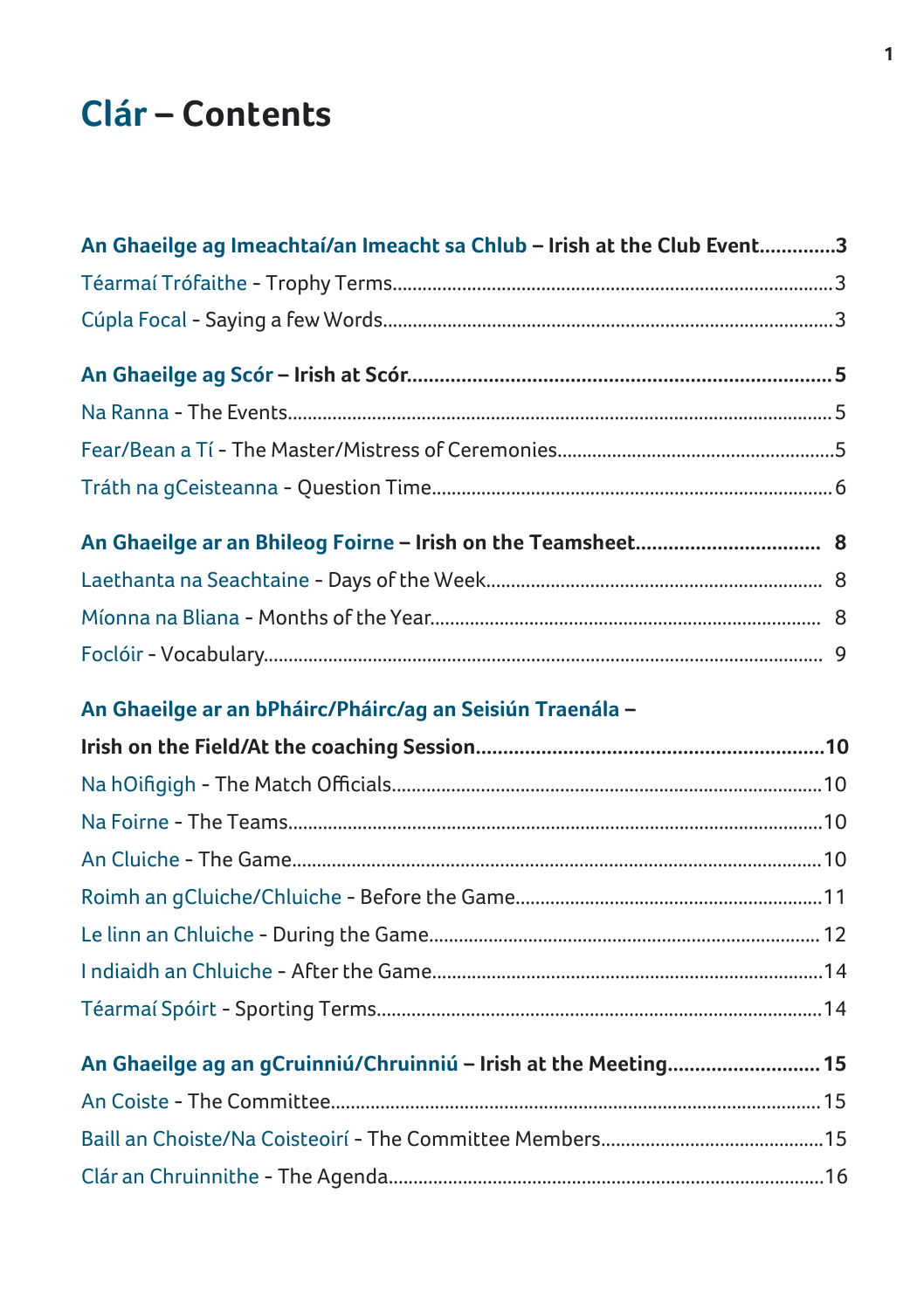| Ag Plé le Tuairisc an Réiteora - Dealing with The Referee's Report 16   |    |
|-------------------------------------------------------------------------|----|
| Ag Plé le hIarratas Aistrithe - Dealing with a Transfer Request16       |    |
|                                                                         |    |
| Gnáththeanga an Chruinnithe - General Language of the Meeting 17        |    |
| Ag Cur Deiridh leis an gCruinniú/Chruinniú - Ending the Meeting18       |    |
|                                                                         |    |
|                                                                         |    |
| An Ghaeilge i bhFógraí an Chluiche - Irish in the Match Announcements20 |    |
|                                                                         |    |
|                                                                         |    |
|                                                                         |    |
|                                                                         |    |
| Fógra - No                                                              | 22 |
|                                                                         |    |
|                                                                         |    |
|                                                                         |    |
|                                                                         |    |
|                                                                         |    |
|                                                                         |    |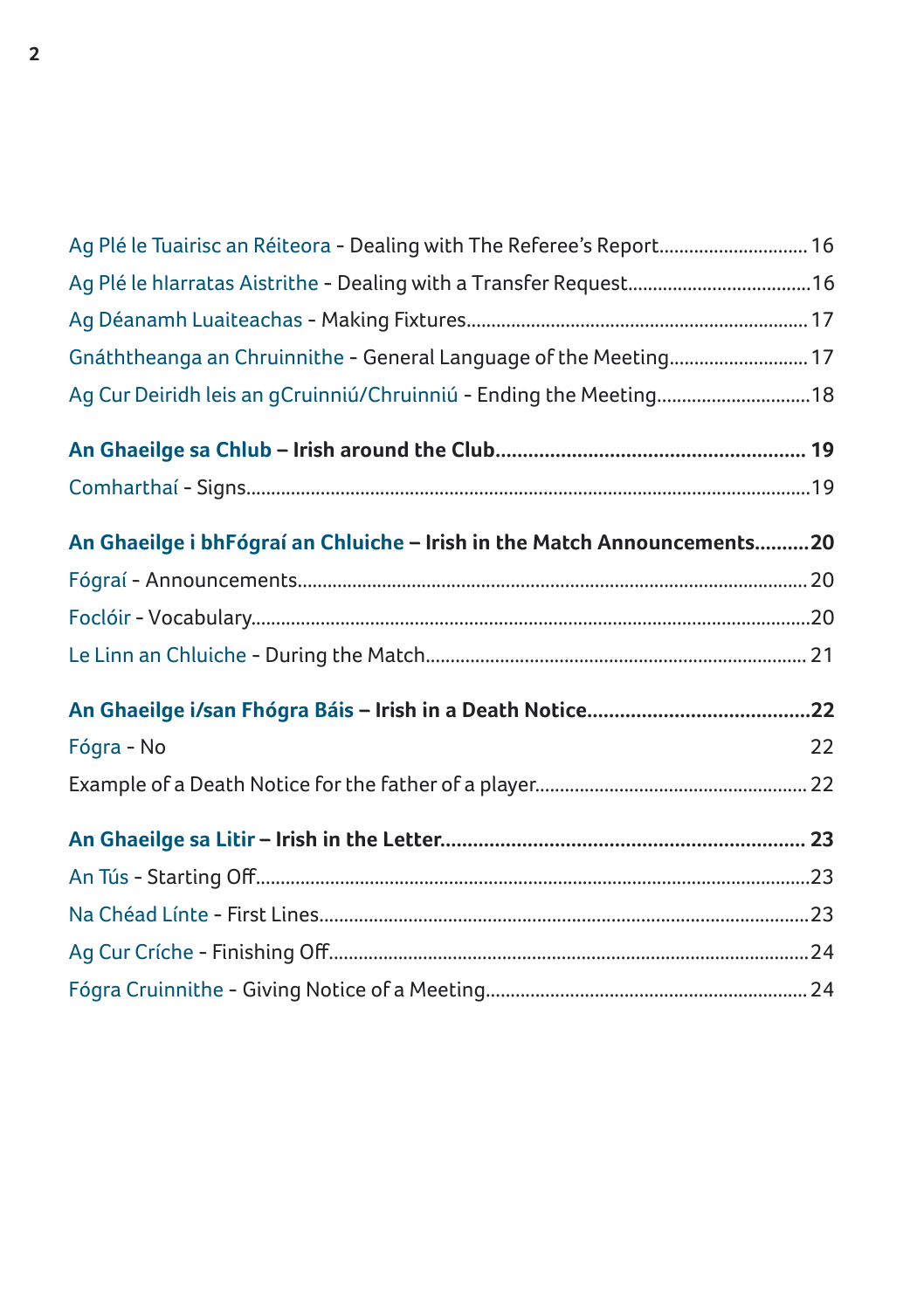# **An Ghaeilge ag Imeachtaí/an Imeacht sa Chlub Irish at the Club Event**

Sometimes you might be asked to speak at your dinner dance, or if you are a countyboard official, you will be invited to speak at many functions during the year. Here are some useful phrases to help you if you wish to use a cúpla focal.

# **Téarmaí Trófaithe – Trophy Terms**

**Bonn** – *[bun]* Medal **Corn** – *[corn]* Cup **Faoi dheich** – *[fwee jie]* Under 10 **Faoi dhó dhéag** – *[fwee gaw yaig]* Under 12 **Faoi cheathair déag** – *[fwee kaher jaig]* Under 14 **Faoi shé déag** – *[fwee hay jaig]* Under 16 **Mionúir** – *[minnur]* Minors **Sóisir/Sóisearaigh** – *[soshirree]* Juniors **Sinsir/Sinsearaigh** – *[shinshirree]* Seniors **Imreoirí faoi aois** – *[imroree fwee eesh]* Underage players **Imreoir na bliana** – *[imrorr na blaineh]* Player of the year **An t-imreoir is mó feabhais** – *[eh chimror iss mow feowss]* Most improved player **Pearsa cumainn na Bliana** – *[parseh coming na blaineh]* Clubperson of the Year

# **Cúpla Focal – Saying a few Words**

**A Chathaoirligh** – *[eh kaheerlee]* Mr. Chairman **A Aíonna Speisialta** – *[eh eena speshee-alteh]* Special Guests **A Athair Urramaigh** – *[a ahar urramee]* Reverend Father **A Dhaoine Uaisle** – *[a geenee ooshleh]* Dear People **Thar ceann an Choiste** – *[har kyun eh koshteh]* On behalf of the Committee

**Ba mhaith liom fáilte a chur romhaibh go léir chuig an ócáid speisialta seo** – *[ba wylum fwaalcheh a kur rowve gawh lair higg on oakadge speshee-alteh shawh]* I would like to welcome you all to this special occasion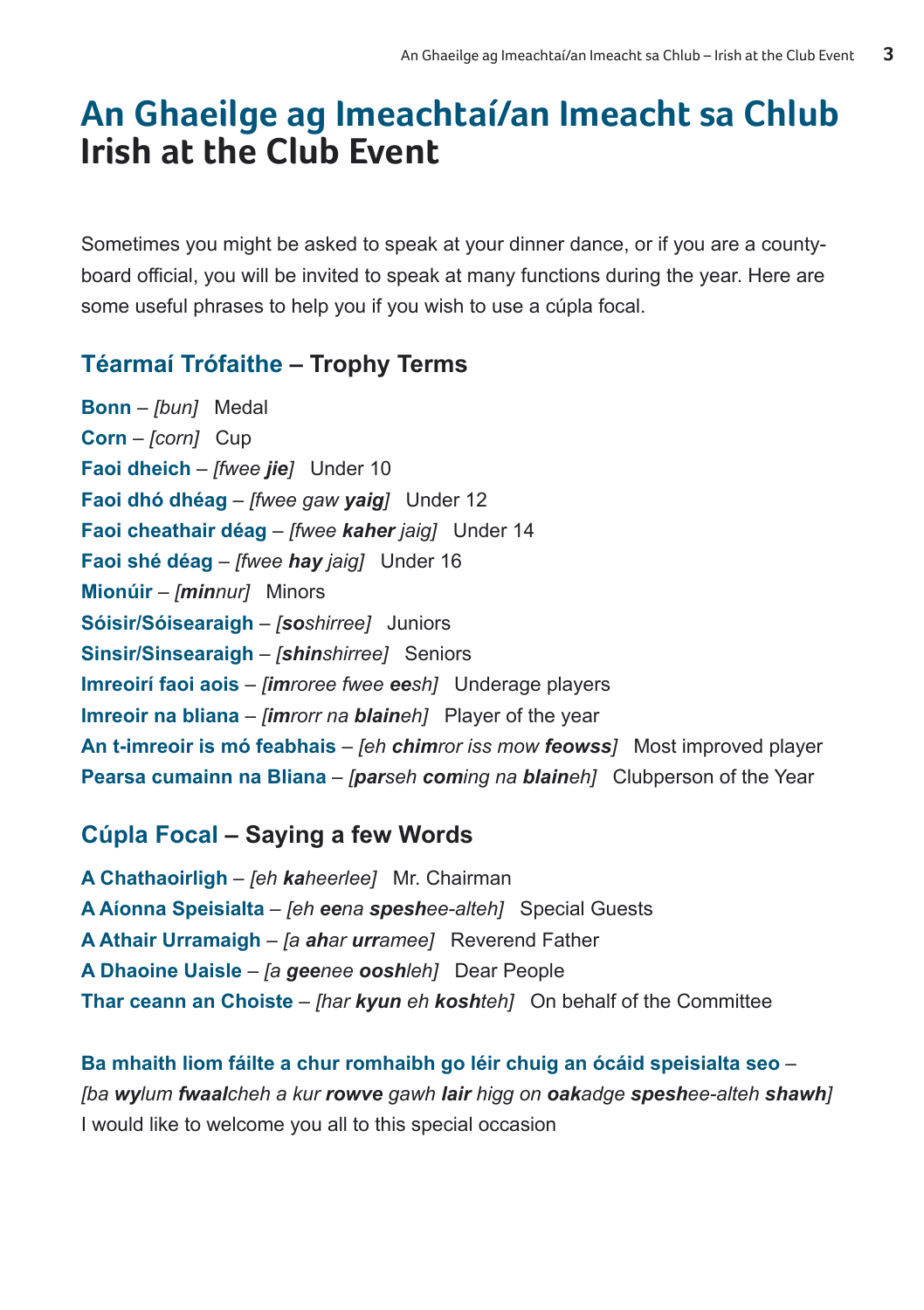**Tréaslaím libh/daoibh** – *[chracelee-um deev]* I congratulate you **Gabhaim buíochas libh** – *[go-um bweehas live]* I thank you (**as an chuireadh** *– [iss eh kurroo]* for the invitation*)*

**Gabhaim buíochas libh as ucht cuireadh a thabhairt dom bheith anseo anocht** (I thank you for the invitation to be here tonight)/**as an chuireadh teacht anseo anocht** – *[go-um bweehas live ass eh kuroo chockt anshawh in ocktt]* I thank you for the invitation to come here tonight

#### **Tréaslaím libh an obair a dhéanann sibh**

– *[chracelee-um deev in ubar a yaanann shiv]* I congratulate you for the work you do

**...ar son Chumann Lúthchleas Gael** – *[air son comin looh-class gale]* on behalf of /for the GAA **...ar son an Choiste** – *[air son eh koshteh]* on behalf of the committee

### **Tá súil agam go mbeidh oíche bhreá agaibh anocht agus go mbeidh bliain mhaith romhaibh an bhliain seo chugainn**

– *[tah sool ugum gaw may-ee ee-heh v***rey ugi***v inocktagus blee-in wyhrove in vlee-in shoog-een]* I hope you have a great night tonight and a good year next year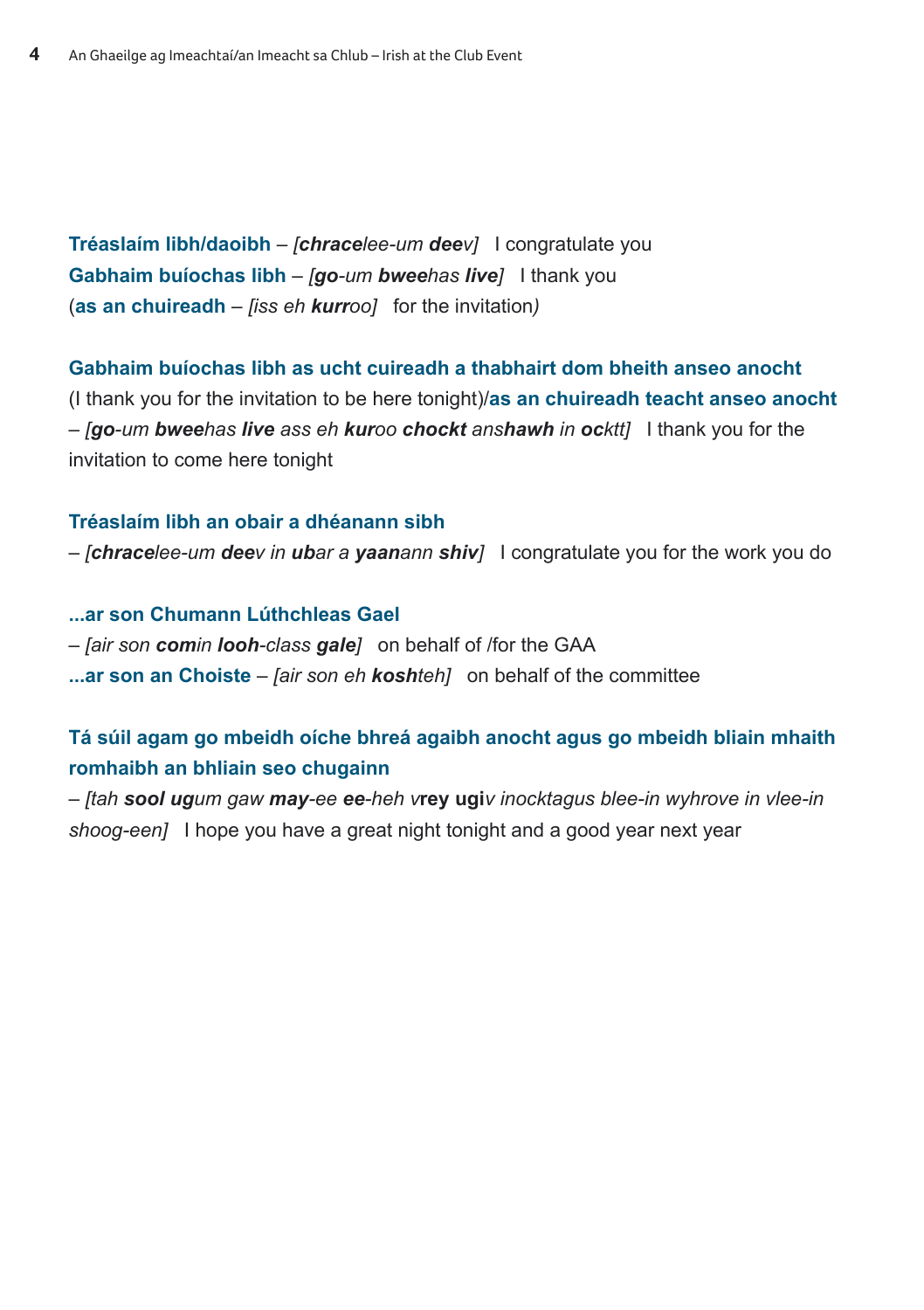# **An Ghaeilge ag Scór – Irish at Scór**

#### **Na hImeachtaí/Na Ranna – The Events**

**An Rince Foirne** – *[in rinkeh four-nyeh]* Céilí Dancing **An Aithriseoireacht** – *[on aahrishawr awckt]* The Recitation **An Amhránaíocht Aonair** – *[in awranee-awkt eenur]* The Solo Singing **An Ceol Uirlise** – *[eh kyawl urlisheh]* Instrumental Music **An Bailéadghrúpa** – *[eh balaid groupa ]* The Ballad Group **An Nuachleas** – *[in noowa-class]* The Novelty Act **Tráth na gCeisteanna** – *[traneh gesht-chinneh]* The Quiz **An Rince Seit** – *[eh rinkeh shetch]* Set Dancing

# **Fear/Bean a Tí – The Master/Mistress of Ceremonies**

**Seo an chéad bhabhta** – *[shaw heh kayd wowteh]* This is the first round **Seo an dara babhta** – *[shaw eh dara wowteh]* This is the second round **Seo babhta ceannais an chontae** – *[shaw bow-teh kyannish eh conday]* This is the county final

**Seo an babhta leathcheannais** – *[shaw eh bow-teh lah-kyannish]* This is the semi-final **Seo an babhta cúige** – *[shaw eh bow-teh coo-gyeh]* This is the provincial final

**Na hiomaitheoirí** – *[neh hummihorrey]* The competitors **Na moltóirí** – *[neh mulltorrey]* The adjudicators **An lucht éisteachta** – *[eh luckt aysh-chuckteh]* The audience

**Agus anois, a dhaoine uaisle; an chéad iomaitheoir eile** – *[agis inish a geeney oo-ashla; in kayd ummahorr elleh]* And now, ladies and gentlemen; the next competitor

**Is as Contae Ard Mhacha é/í/iad** – *[Iss ass kunday ard waheh ay/ee/eeyid]* He/she/they come from County Armagh

**Agus canfaidh/casfaidh ceolfaidh sé/sí/siad** – *[agis kyawlhe shay/shee/sheeyid]* And he/she/they will sing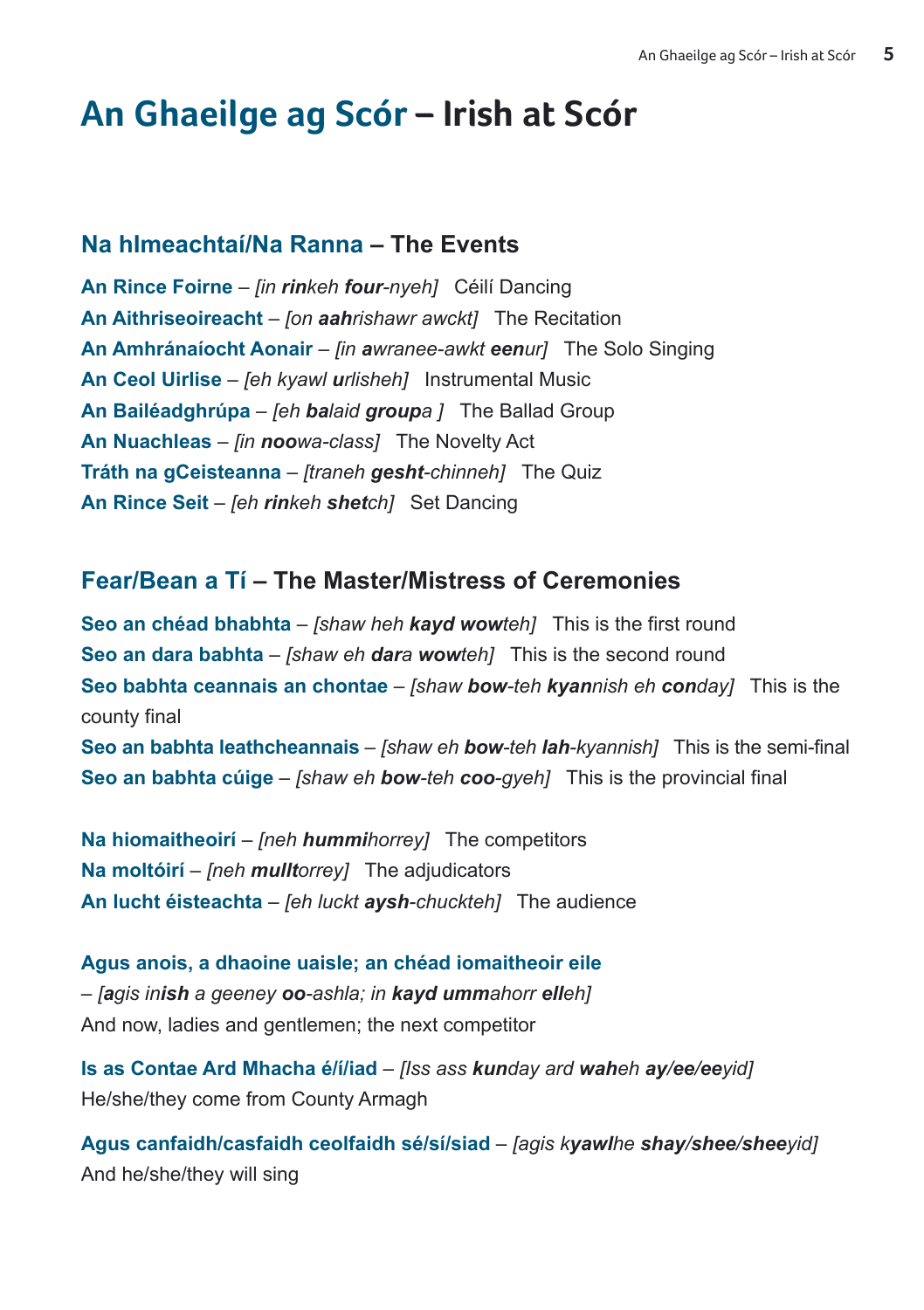**Agus seinnfidh/buailfidh sé/sí/siad** – *[agis booalhe shay/shee/sheeyid]* And he/she/they will play

**Tugaigí bualadh bos do na hiomaitheoirí ar fad** – *[tug igyee booaloo boss dun eh hummahorrey air fad]* Give a round of applause to all the competitors

**Agus anois, beidh sos gairid againn** – *[agis inish bayee sos guridge uging]* And now we'll have a short break

**Fáílte ar ais, a dhaoine uaisle, agus anois, rachaimid ar aghaidh leis an gcuid/ chuid eile den chlár** – *[fwaalcha irash eh geeney oo-ashla agus inish rahamwidge air ay-ee lesh in cudge ella den clarr]* Welcome back, ladies and gentlemen, and now we'll continue with the rest of the clár.

# **Tráth na gCeisteanna - Question Time**

In every Scór Quiz, there is a Ceist as/na Gaeilge.This question is usually a GAA question. Here are some expressions you might hear.

**Cén contae ina/a bhfuil \_\_\_\_ ina bhainisteoir acu?**

– *[ken cunday eh will \_\_\_ ina wanishtchorr acu]* 

Which county has \_\_\_\_\_\_ as its manager?

#### **Cén dath atá ar gheansaí fhoireann \_\_\_\_\_?**

– *[ken dah ata air yancie urinn \_\_\_\_\_]* What colour is the \_\_\_\_ jersey?

**Cé bhuaigh/a bhain ...** – *[kay win]* Who won...?

 **• Cluiche Ceannais na hÉireann** – *[cleeheh kyanish na hair-un]* the All Ireland Final

 **• Cluiche Ceannais Uladh/Laighin/Connacht/Mumhan**

– *[cleeheh kyanish uloo/lie-yin/connockt/moo-in]* 

Ulster/Leinster/Connacht/Munster final

 **• Cluiche Ceannais Chontae ...** – *[cleeheh kyanish cunday]* the ... county final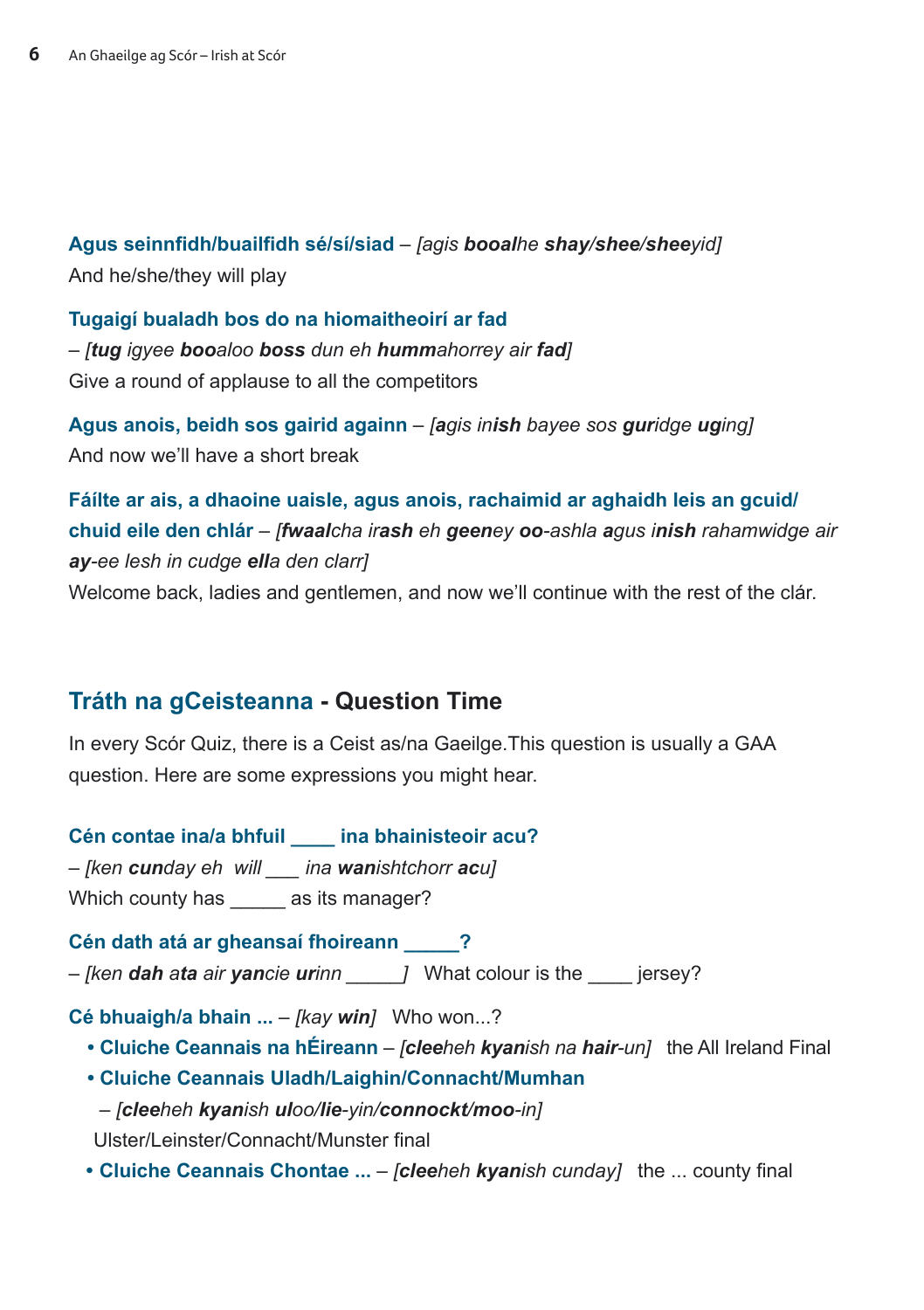**Sa Bhliain** – *[seh vlee-in]* in the year

- **[Míle] naoi déag** *[meeleh nee jaig]* 19...
- **Dhá mhíle** *[gaa veeleh]* 20...

After you hear **naoi déag**, or **míle naoi gcéad**, you'll hear the actual year, e.g. **Seasca a trí** – *[shaska chree]* sixty three **Sé déag** – *[shay jaig]* sixteen **Ochtó a dó** – *[ocktaw a daw]* eighty two

**Urraíocht** – *[urree-ockt]* Sponsorship **Urraitheoirí** – *[urrahorr-ee]* Sponsors **Cé hiad urraitheoirí fhoireann an Dúin?** – *[kay hayd urrahorr-ee urrunn in doon]* Who are the sponsors of the Down team?

**Curaidh** – *[curry]* Champions **Curaidh na hÉireann** – *[curry na hayr-un]* All Ireland Champions

**Cén t-ainm/Cad é an t-ainm atá ar ...?** – *[cidgay an tenyim ata air]* What is the name of ...?

**Cén t-ainm/Cad é an t-ainm atá ar an gcontae/chontae is mó i gCúige \_\_\_\_?** – *[cidgay an tenyim ata air eh cunday iss mow eh gooigyeh \_\_\_\_\_]*  What is the name of the biggest county in the Province of \_\_\_\_\_?

**Cén t-ainm/Cad é an t-ainm atá ar an gcontae/chontae is lú i gCúige \_\_\_\_?** – *[cidgay an tenyim ata air eh cunday iss loo eh gooigyeh \_\_\_\_\_]*  What is the name of the smallest county in the Province of

#### **Cén contae ina bhfuil Páirc Mhic Easmainn?**

– *[kane cunday ina willh pwaark vic assmwing]* In which county is Casement Park?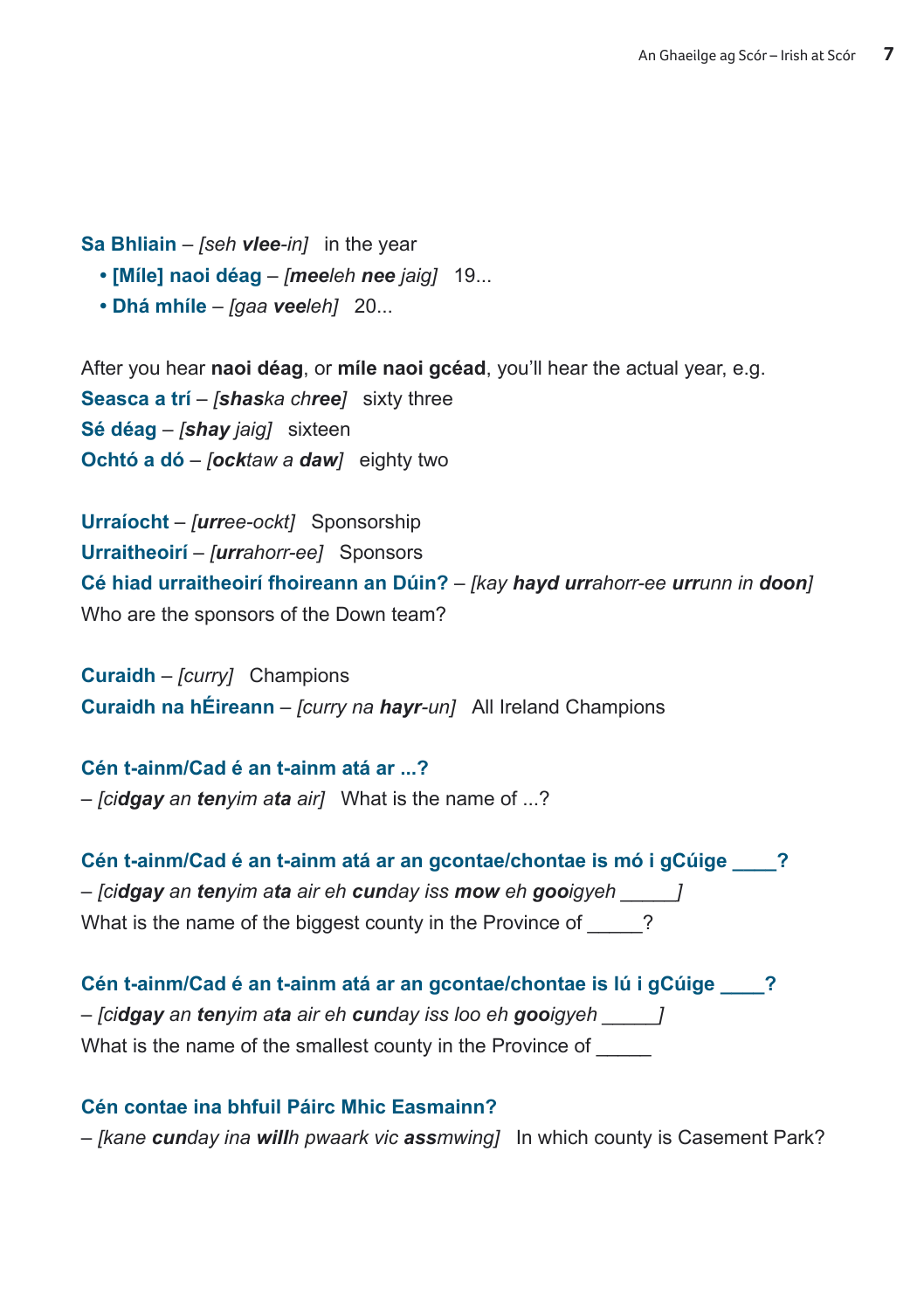# **An Ghaeilge ar an mBileog/Bhileog Foirne Irish on the Teamsheet**

The job of filling in the teamsheet usually falls to the club secretary. Below is all the relevant information required to fill in the teamsheet *as Gaeilge*.

Firstly, you'll have to fill in the date.

#### **Laethanta na Seachtaine – Days of the Week**

**An Luan** – *[eh loo-an]* Monday; **An Mháirt** – *[eh warch]* Tuesday; **An Chéadaoin** – *[eh kaydeen]* Wednesday; **An Déardaoin** – *[eh jerdeen]* Thursday; **An Aoine** – *[in eenyah]* Friday; **An Satharn** – *[eh sahurn]* Saturday; **An Domhnach** – *[eh do nah] Sunday*.

### **Míonna na Bliana – Months of the Year**

**Eanáir** – *[anirh]* January, **Feabhra** – *[fowra]* February; **Márta** – *[mwaarteh]* March; **Aibreán** – *[ibrin]* April; **Bealtaine** – *[baaltinyeh]* May; **Meitheamh** – *[meh-hew]* June; **Lúil** – *[ool]* July; **Lúnasa** – *[looniseh]* August; **Meán Fómhair** – *[maan foe-war]* September, **Deireadh Fómhair** – *[jeroo foe-war]* October; **Samhain** – *[sow–in]* November; **Nollaig** – *[noll-lick]* December.

When writing the date, you just put a **ú** beside the number So Sunday 23rd July is **An Domhnach 23ú Iúil**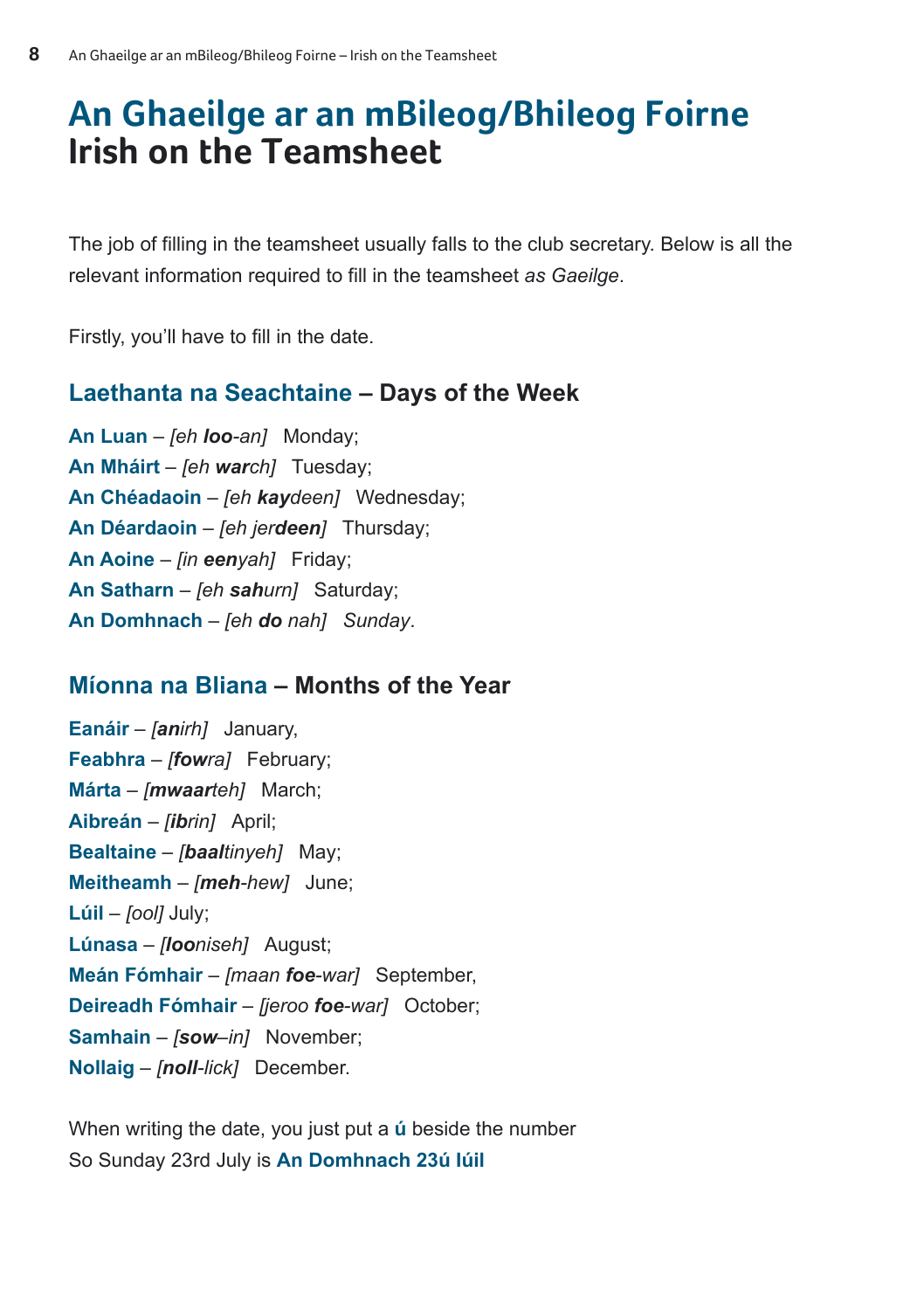### **Foclóir – Vocabulary**

**Comórtas** – *[come-urtis]* Competition **Sraithchomórtas** – *[sryh come-urtis]* League **Craobhchomórtas** – *[creeve come-urtis]* Championship

**Cluiche ceannais** – *[cleeheh kyanish]* Final **Cluiche leathcheannais** – *[cleeheh lah kyanish]* Semi-final **Cluiche ceathrúcheannais** – *[cleeheh kyahroo kyanish]* Quarter final

It is important to make a real effort to write the players' names in Irish.There are many books containing Irish surnames, but the one most used is *An Sloinnteoir Gaeilge agus an t-Ainmneoir* by *Muiris Ó Droighneáin*.This is available or can be ordered from most bookshops. If there are non-nationals on your team, it is better to leave their entire names in their own language.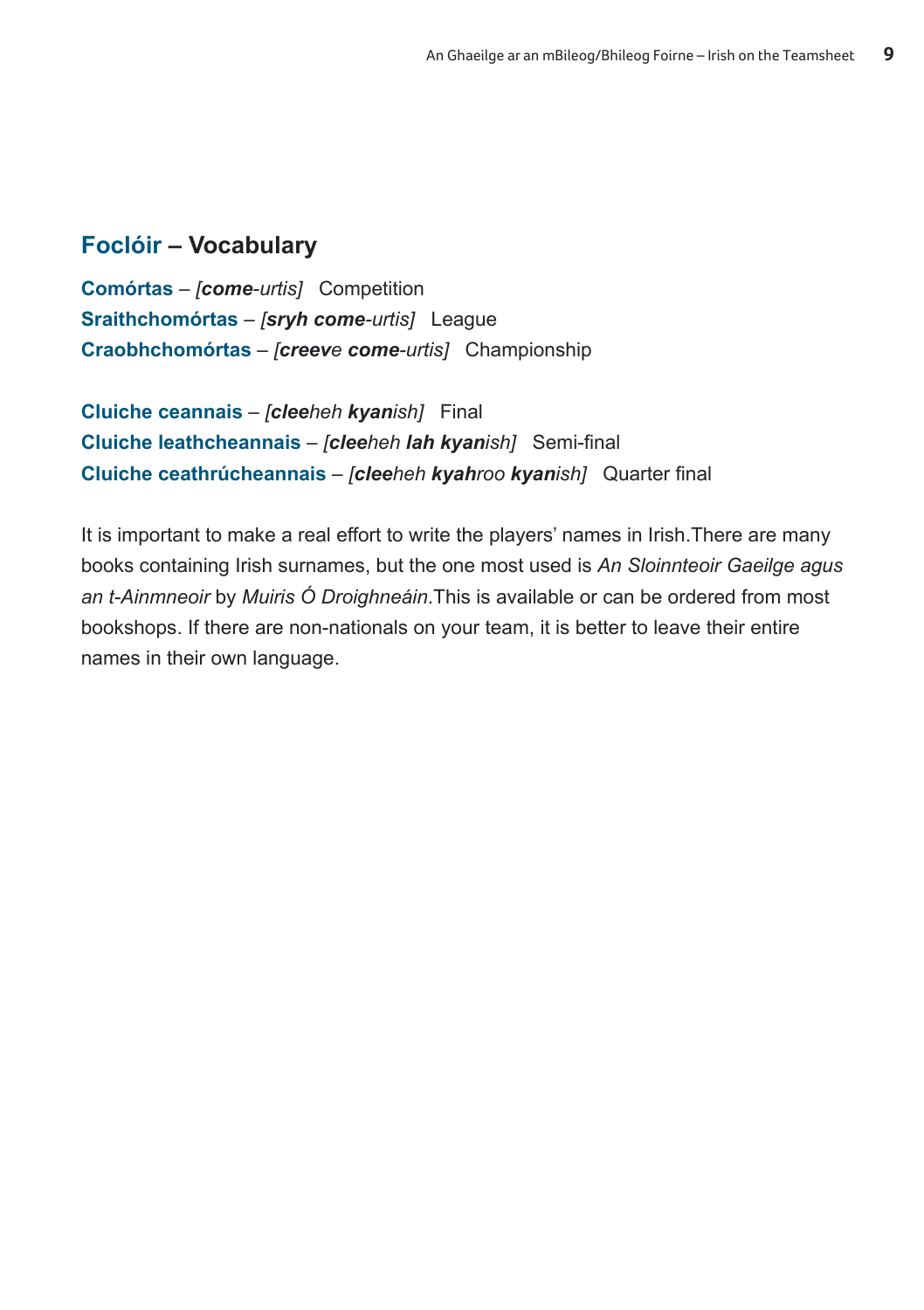# **An Ghaeilge ar an bPáirc/Pháirc/ag an Seisiún Traenála Irish on the Field/at the Coaching Session**

Nowhere, do we hear a more colourful use of language than at the gaelic match. Below are some phrases which should add even more colour to the occasion.

# **Na Maoir/Na hOifigigh – The Match Officials**

**An réiteoir** – *[eh raychorrh]* The referee **An fear líne** – *[eh farh leeneh]* The linesman **Na maoir chúil** – *[neh mwee ir]* The umpires **An maor líne** – *[eh mweer leeneh]* The sideline official

### **Na Foirne – The Teams**

**Tosaí** – *[tossy]* Forward **Cúlaí** – *[cooley]* Back **Cosantóir** – *[kawssintorr]* Defender **Cúl báire** – *[cool bwaareh]* Goalkeeper **Bainisteoir** – *[bwannish chor]* Manager **An fhoireann eile** – *[in urrin elleh]* The opposition **An fhoireann bhaile** – *[in urrin walah]* The home team **Na cuairteoirí** – *[neh koor chorree]* The visitors **An lucht tacaíochta** – *[eh locked tack-ee-okta]* The supporters

# **An Cluiche – The Game**

**An chéad leath** – *[eh kayde lah]* The first half **An dara leath** – *[eh dareh lah]* The second half **Tús/deireadh na chéad leithe** – *[toos/jeroo na kayde lie-heh]* Beginning/end of the first half **Gaoth láidir** – *[gee laajirh]* A strong wind **Cluiche dúshláin/cairdiúil** – *[cleeheh carjool]* A challenge match **Cluiche sraithe** – *[cleeheh sryheh]* A league match **Cluiche craoibhe** – *[cleeheh creeveh]* A championship match **Comhscór** – *[coe scawr]* A level match/draw **Athimirt** – *[ah-im-irch]* A replay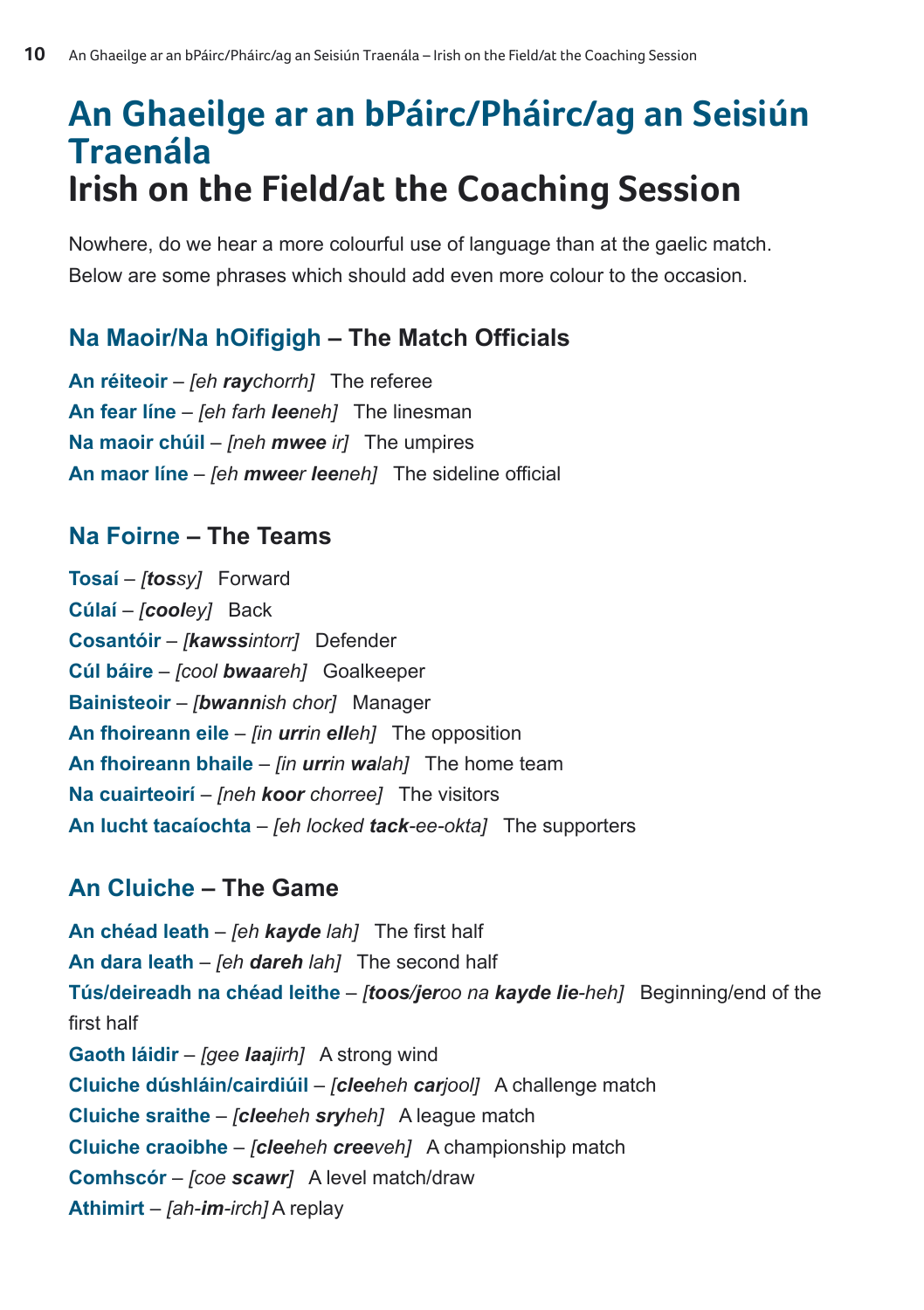# **Roimh an gCluiche/Chluiche – Before the Game**

**Tá spiorad/croí iontach agaibh. /Tá meon ar dóigh ionaibh** – *[teh meown air doe-wee iniv]* You have a great spirit!

**Is féidir an lá a thabhairt linn. /Thig linn seo a thabhairt linn** – *[hig ling shawh a hoarch ling]* We can win this!

**Buafaimid é seo/Bainfimid seo**, – *[bwinhimwidge shawh]* We're going to win this! **Rinneamar an beart cheana/Rinne muid roimhe é**,

– *[ring mwidge riveh ay]* We did it before!

**Ná buairigí bhur gceann leo** – *[neh boorig-gee wur gyon law]*  Don't annoy your heads with them!

**Ar ór na cruinne ná ...** – *[air ore na kringyeh na]*  For the love of God (goodness sake) don't ...!

**Bígí faichilleach** – *[beegee fyhil-yak]* Be on your guard!

**Coinnígí súil ghéar ar mo dhuine/bhean** – *[kingyigy sool yairar moh gunya/vanh]* Keep a close eye on so and so!

**Amach linn** – *[amah ling]* Away we go! **Maith sibh, a fheara / chailíní**, *[my shiv a colleenee]* Come on, men/girls!

# **Le linn an Chluiche – During the Game**

**Tá siad againn** – *[teh shid ageeng]* We have them! **Tá sí agam** – *[teh she ugim]* I have it [the ball]! **Sin an bealach** – *[shin ehbalah]* That's the way! **Imeartha go maith** – *[imurha goh myh]* Well played! **Maith thú, a Ainm**– *[my whooh eh \_\_\_\_ ]* Well Done, Name! **Maith thú féin** – *[my whoo hain]* Good man/girl yourself! **Bullaí fir / mná** – *[bully firh / mraa]* Good man/woman!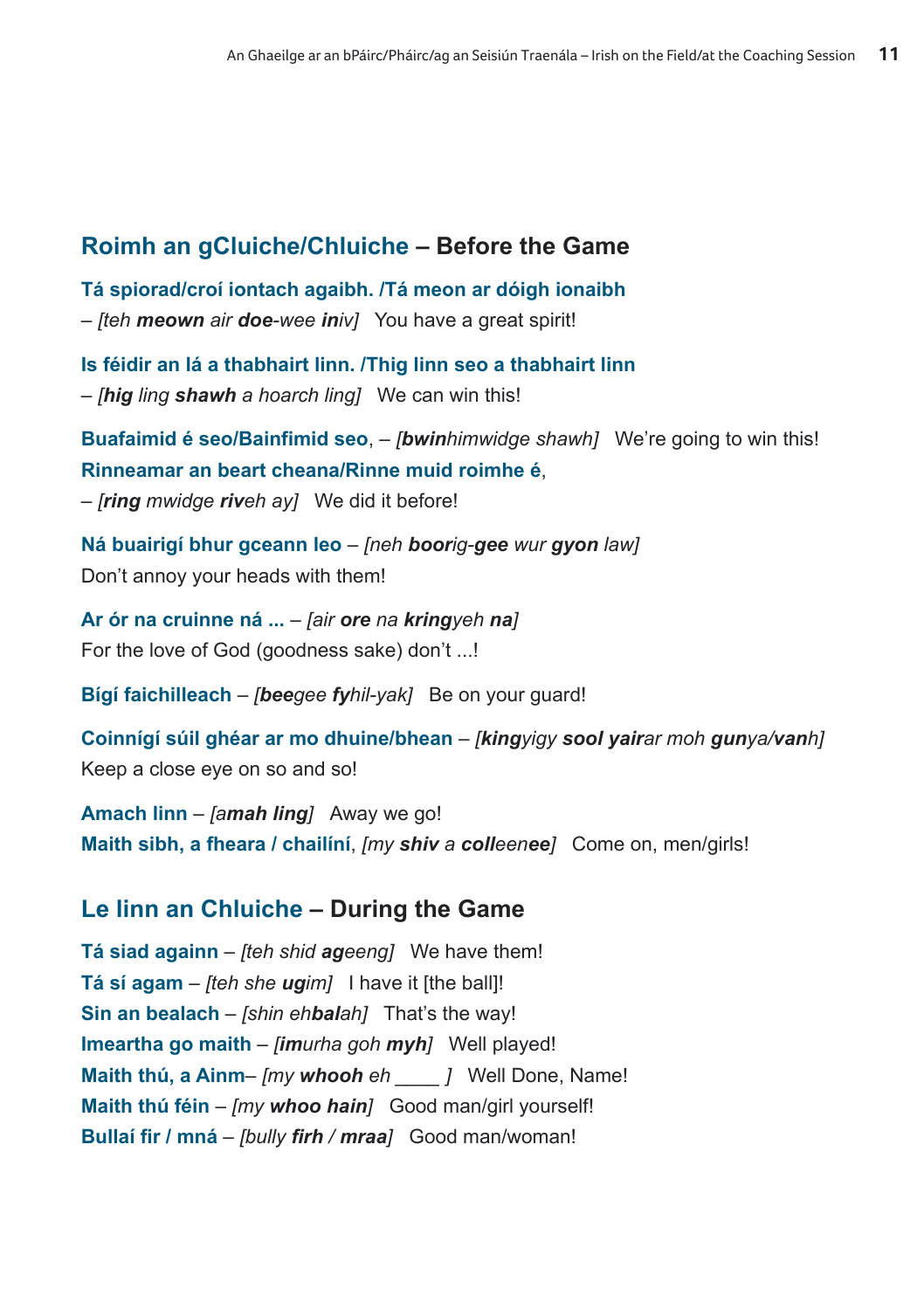**Coinnigh ag dul** – *[kingyee ehgoll]* Keep going! **Pasáil an liathróid** – *[pwassal ehlayridge]* Pass the ball! **Cuir anall í** – *[kur nal ee]* Pass it across to me! **Cuir anonn í** – *[kur anon ee]* Send it across! [to someone] **Fág agam í** – *[fwaag ugim ee]* Leave it to me! **Fág aige/aici í** – *[fwaag eggeh/ekee ee]* Leave it to him/her! **Na lig dó/di dul tharat/Ná lig thart leat é/í** – *[nah lig heart lat ay/ee]* Don't let him/her by [past] you! **Fan leis/léi** – *[fan lesh/layhee]* Stay/stick with him/her! **Tá sé/sí agat** – *[teh shay/shee ugat]* You have him/her! **Is leatsa/leat í** – *[iss lat ee]* It's yours! **Is liomsa í** – *[iss lumsa ee]* It's mine! **Is linne an imirt** – *[iss lingya a nyimirch]* It's our ball! **Blocáil é/í** – *[blockal ee]* Block it! **Fan siar/thiar** – *[fan here]* Stay back! **Fan san áit ina/a bhfuil tú** – *[fan san aatch a will too]* Stay where you are! **Ná corraigh** – *[na corry]* Don't move! **Imigh suas chun tosaigh** – *[imee soos un tossy]* Move up forward! **Imigh thusa suas chun tosaigh** – *[imee hisseh soos un tossy]*  You move up forward!

**Fanaigí socair, a fheara/a chailíní** – *[fanigee socker areh/a caaleenee]* Settle down, men/girls! **Coinnigh íseal é/í** – *[kingey eeshil ee]* Keep it low! **[Ná] Cuir isteach go hard é/í** – *[(na) kur shtak goh hard ee]* (Don't) Send it in high! **Glac an cúilín** – *[glack eh cooleen]* Go for the point! **Tabhair aire do/Coimhéad mo dhuine/mo bhean** – *[kivid muh ginyeh/muh vanh]* Mind/watch that man/woman **Coimhéad súil ar/do dhuine/do bhean** – *[kivid duh ginyeh/duh van]* Watch (mark) your man/woman (mark up!)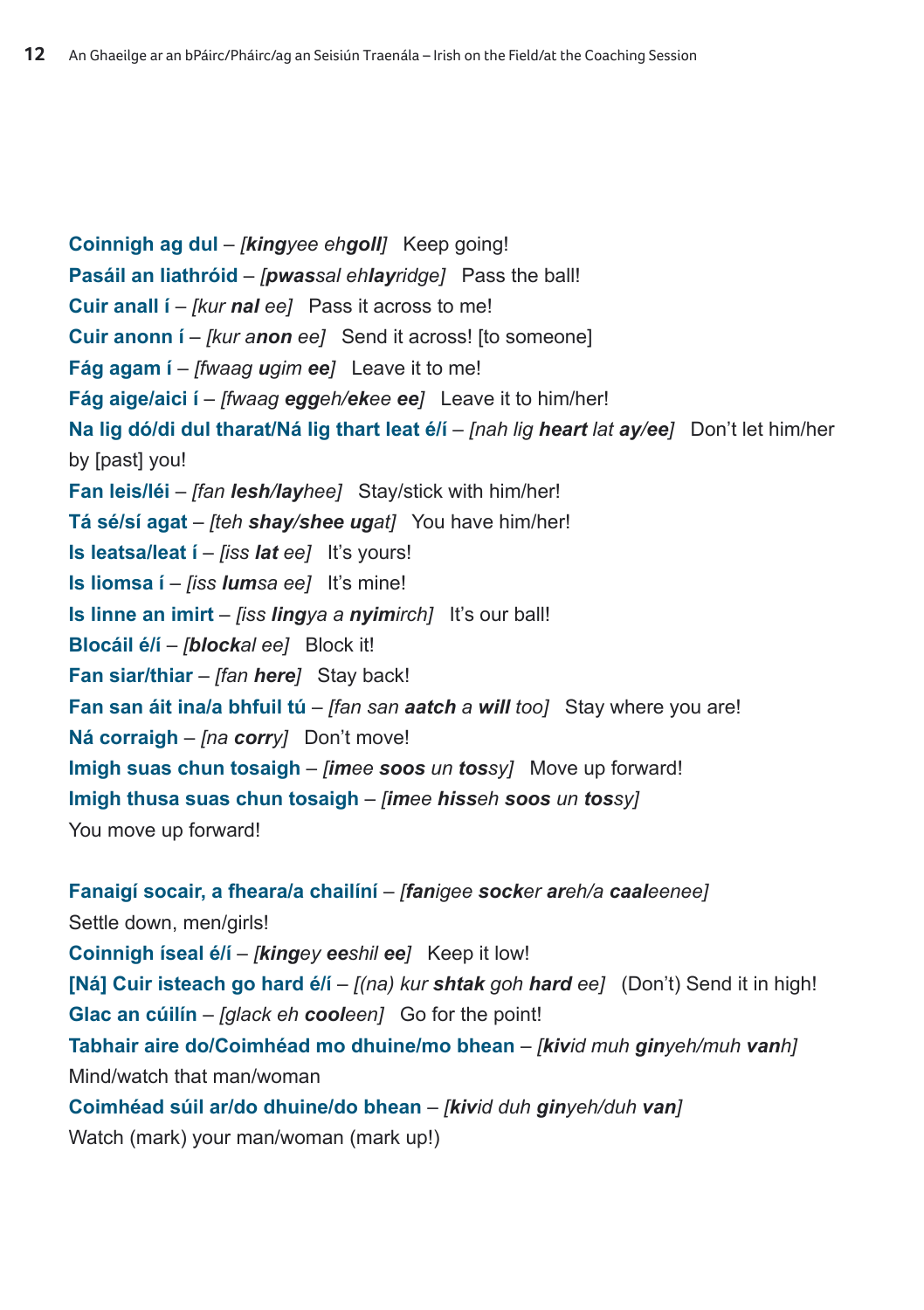**Fear ar gach fear/ar achan fhear** – *[farh air gah farh/air ahin yarh]* every man a man! **Cuir uait é/í** – *[kur oowitch ee]* Let it go! (the ball) **Ardaigh/Tóg an liathróid!** – *[toe-geh lairodge]* Lift the ball! **Coimhéad an liathróid ard** – *[kivid eh lairodge ard]* Mind the high ball!

**Cé leis an fear/an bhean úd/údaí?** – *[kay lesh eh far/eh van iddy]* Whose is that man/woman?

**Cé atá ar an bhfear/mbean/fhear/bhean sin?** – *[kay teh air eh nyarh/van shinh]* Who's on that man/woman?

**Gabhadh duine éigin ar an bhfear/mbean/fhear/bhean sin** – *[go-oo dinyegin air in yarh/van shinh]* Somebody go on (mark) that man!

**Gabh ar an bhfear/mbean/ fhear/bhean sin** – *[go air an yar/van shin]* Mark that man/woman!

**Fan leis/léi/ Lean de/di** – *[lan deh/dee]* Stick to him/her!

**Caithfidh sibh fanacht leo/leanúint/leanstan díobh** – *[kahee shiv lanoo-winch/lanstin deefa]* You have to keep on them!

**Caithfidh sibh fanacht ar bhur bhfir/mná** – *[kahee shiv fanockt air wurh virh/mraa]*  You have to stay on your men/women!

**Caithfidh sibh iad a leanúint** – *[kahee shiv ayid eh lanoo-winch]*  You'll have to follow them up!

**Chuaigh sí/sé ar fóraoil** – *[hooah shee ar forreel]* It went wide! **Scaoil amach an bobailín** – *[skeel amah eh bobaleen]* Let it Rip! **Maith an cúilín** – *[my a cooleen]* Good point **Scaoil uait é/í !** – *[skeel oowitch ee]* Release it!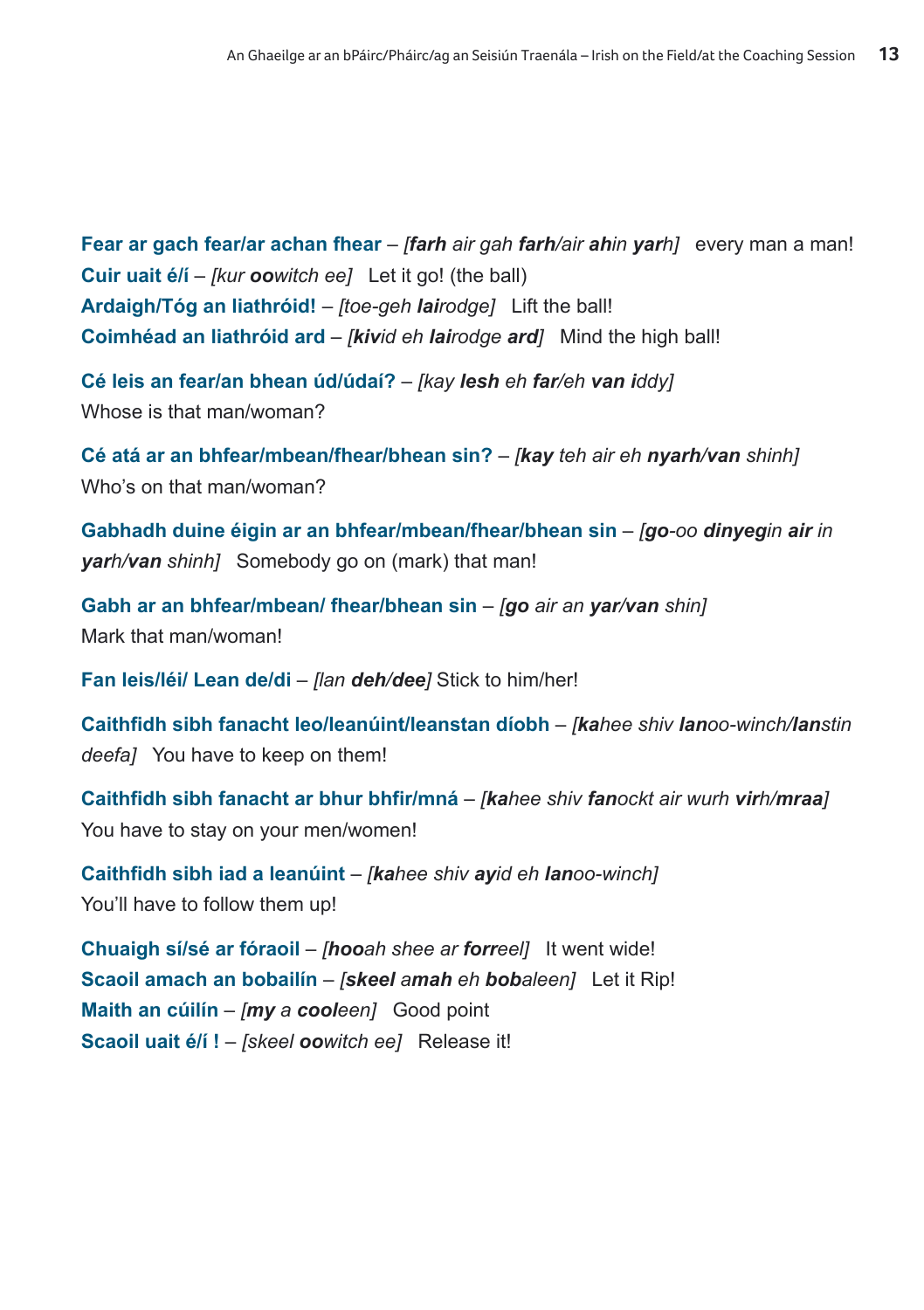# **I ndiaidh an Chluiche – After the Game**

**D'imir tú/sibh an-chluiche/cluiche/den scoth/ar dóigh** – *[jimir shiv klihair daw-ee]*  You played a great game!

**Rinne tú/sibh gnó/gnóithe breá** – *[ring too/shiv grow/greeheh braah]* great work **Bhí an t-ádh linn/liom** – *[veen ta ling/lum]* We were lucky! **Bhí mí-ádh orainn/Bhí muid mí-ádhúil** – *[vee mwidge mee-ahwill]* We were unfortunate!

**Rinne sibh bhur ndícheall** – *[ring shiv wur neehill]* You did your best! **Rinne sibh obair iontach amuigh ansin** – *[ring shiv ubwirh eentah amwee hanshin]* You did brilliant work out there!

**Bhí sibh millteanach falsa** – *[vee shiv millchinah falseh]* You were awfully lazy!

# **Téarmaí Spóirt – Sporting Terms**

**Saorchic** – *[seerkick]* A free kick **Feall** – *[faal]* A foul **Ruathar aonair** – *[roohur]* A solo run **Cúl** – *[cool]* A goal Cúilín – *[cooleen]* A point **Seachaí** – *[shahee]* A wide **Ar fóraoil** – *[air forreel]* (It went) wide **Liathróid** – *[layradge]* A ball **Sliotar** – *[shliter]* A hurling ball **Peil Ghaelach** – *[pell gaylah]* Gaelic football **Iománaíocht** – *[ummanee-ockt]* Hurling **Peil na mban** – *[pell na manh]* Ladies' football **Camógaíocht** – *[ka mowgeeockt]* Camogie **Cic éirice** – *[kick errika]* A penalty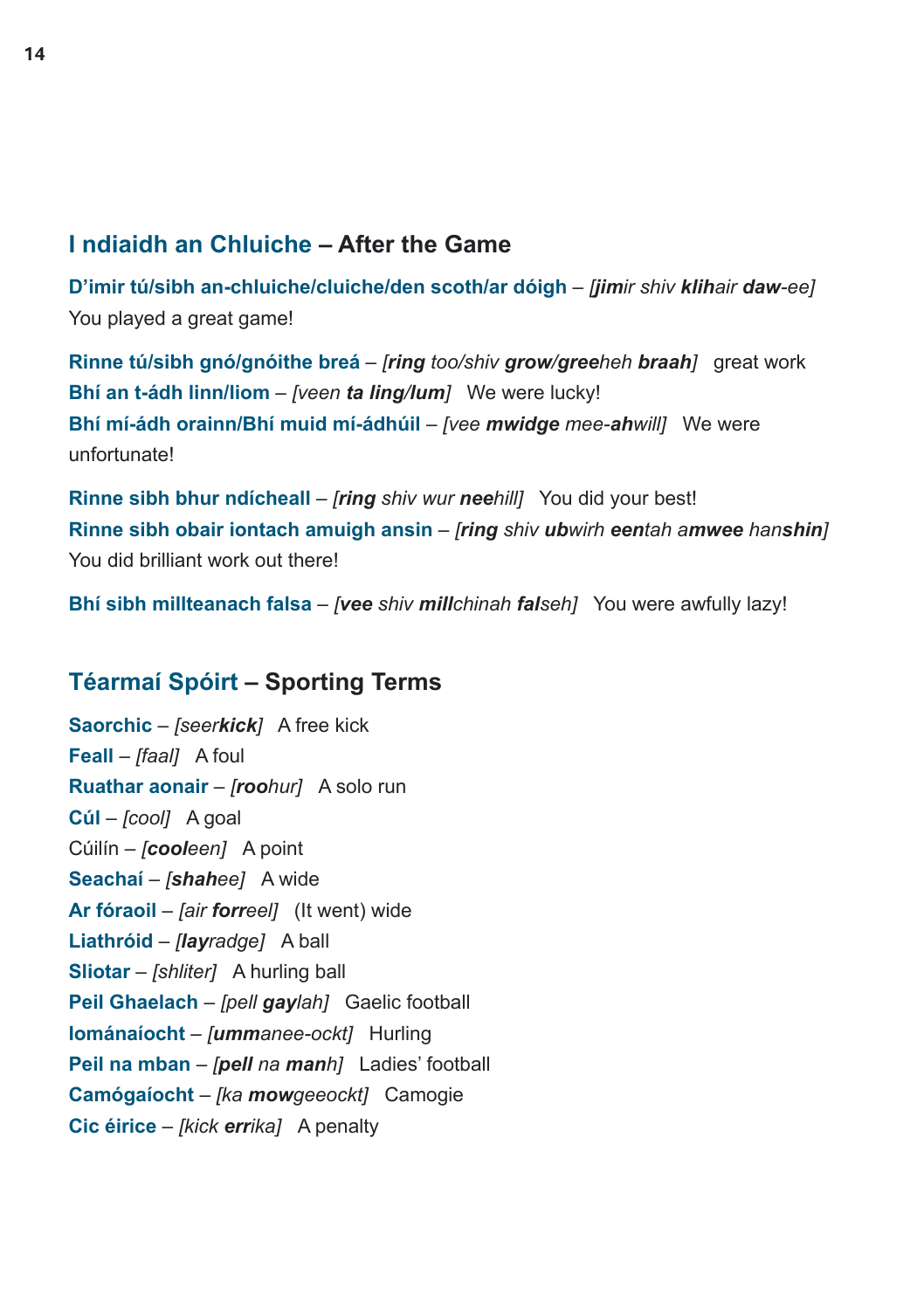# **An Ghaeilge ag an gCruinniú/Chruinniú Irish at the Meeting**

GAA Officials attend many meetings each year. In all meetings, there are sentences and phrases which are commonly used and which could be said in Irish. Most county officials, through experience, are conversant with the specific language used in meetings and can follow the theme of an agenda item which is conducted through Irish. Below are the most commonly used Irish expressions used at GAA meetings.

# **An Coiste – The Committee**

**An Coiste Bainistíochta** – *[i koshcheh banishcheeokta]* The Management Committee **An Ard-Chomhairle** – *[in aard koreleh]* The Central Council **An Chomhairle Chúige** – *[i koreleh coowigeh]* The Provincial Council **An Coiste** – *[i koshcheh]* The Committee **An Coiste Contae** – *[i koshcheh cunday]* The County Committee **Coiste Riaracháin na gCluichí** – *[koshcheh reerakan na glihee]* Games'Administration Committee **An Coiste Airgeadais/Coiste an Airgid** – *[koshcheh in airehgidge]* The Finance **Committee Fochoiste** – *[foh koshcheh]* Sub-Committee

# **Baill an Choiste/Na Coisteoirí – The Committee Members**

**Na hOifigigh** – *[neh hoffigee]* The Officers **An tUachtarán** – *[eh tooaktran]* The President **An Cathaoirleach** – *[eh kahirlah]* The Chairperson **An Rúnaí** – *[eh rooney]* The Secretary **An Cisteoir** – *[eh kishturh]* The Treasurer **An Cláraitheoir** – *[eh clareehorr]* The Registrar **An Leas-Uachtarán** – *[eh lass ooaktran]* The Vice President **Iontaobhaí** – *[in teewee]* A Trustee **A Uachtaráin** – *[a ooaktarin]* Mr. President **A Chathaoirligh** – *[a kaiherlee]* Mr. Chairman **Ionadaí Contae** – *[innadee cunday]* County Representative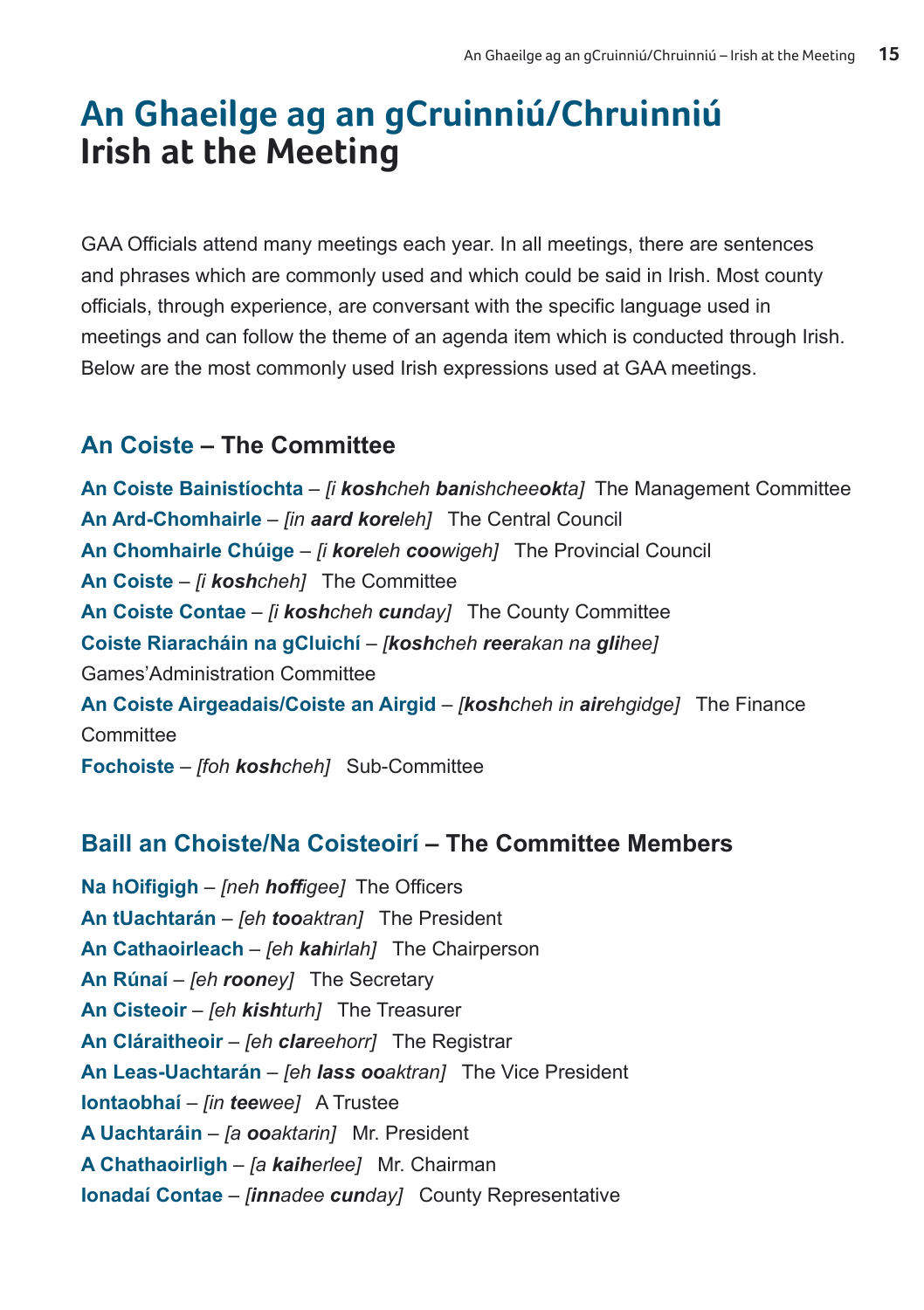### **Clár an Chruinnithe – The Agenda**

**Miontuairiscí** – *[minn toorishkee]* Minutes **Ag éirí as na miontuairiscí** – *[egg eerie iss na minn toorishkee]* Matters arising **Comhfhreagras** – *[koragriss]* Correspondence **Aon ghnó eile** – *[aingrow ella]* Any other business. **Achomharc** – *[ahhow-irk]* An appeal **Breith** – *[breh]* A decision/ajudication **Agóid** – *[agadge]* An objection

### **Ag Plé le Tuairisc an Réiteora – Dealing with The Referee's Report**

**Liosta Imreoirí** – *[lista imrorry]* A list of players **Ionadaí** – *[inadee]* A substitute **Ionadaithe** – *[inadeeha]* Substitutes **Gortaithe** – *[gorteeheh]* Injured **Ar gortaíodh imreoir ar bith?** – *[air gorteeoo imrorr air beeh]* Was any player injured? **D'imigh sé/sí den pháirc** – *[jimmy shay/she den fwaark]* He/she left the field **Cuireadh den pháirc é/í** – *[kirroo den fwaark ay/ee]* He/she was sent off **Imirt gharbh** – *[imirch garoo]* Rough play **Ar fionraí** – *[air funnry]* Suspended **Téarma fionraí** – *[chayrma funry]* Term of suspension **Dleathach** – *[jlaak]* Eligible **An bhfuil an t-imreoir sin dleathach?** – *[will i chimrorr shin jlaak]* Is that player eligible? **Fíneáil** – *[feenal]* A fine **Gearradh fíneáil air** – *[gyaarroo feenal air]* He was fined **An raibh na foirne in am?** – *[row na fornyeh in am]* Were the teams on time?

#### **Ag Plé le hIarratas Aistrithe - Dealing with a Transfer Request**

Aistriú – *[ashchroo]* A transfer **Iarratas ar aistriú** – *[eeratiss air ashchroo]* A transfer application **Imreoir** – *[imrorr]* A player **Imreoirí** – *[imrorree]* Players **Tá iarratas ar aistriú againn ó imreoir** – *[teh yeeratiss air ashchroo uging oh imrore]* We have an application for transfer from a player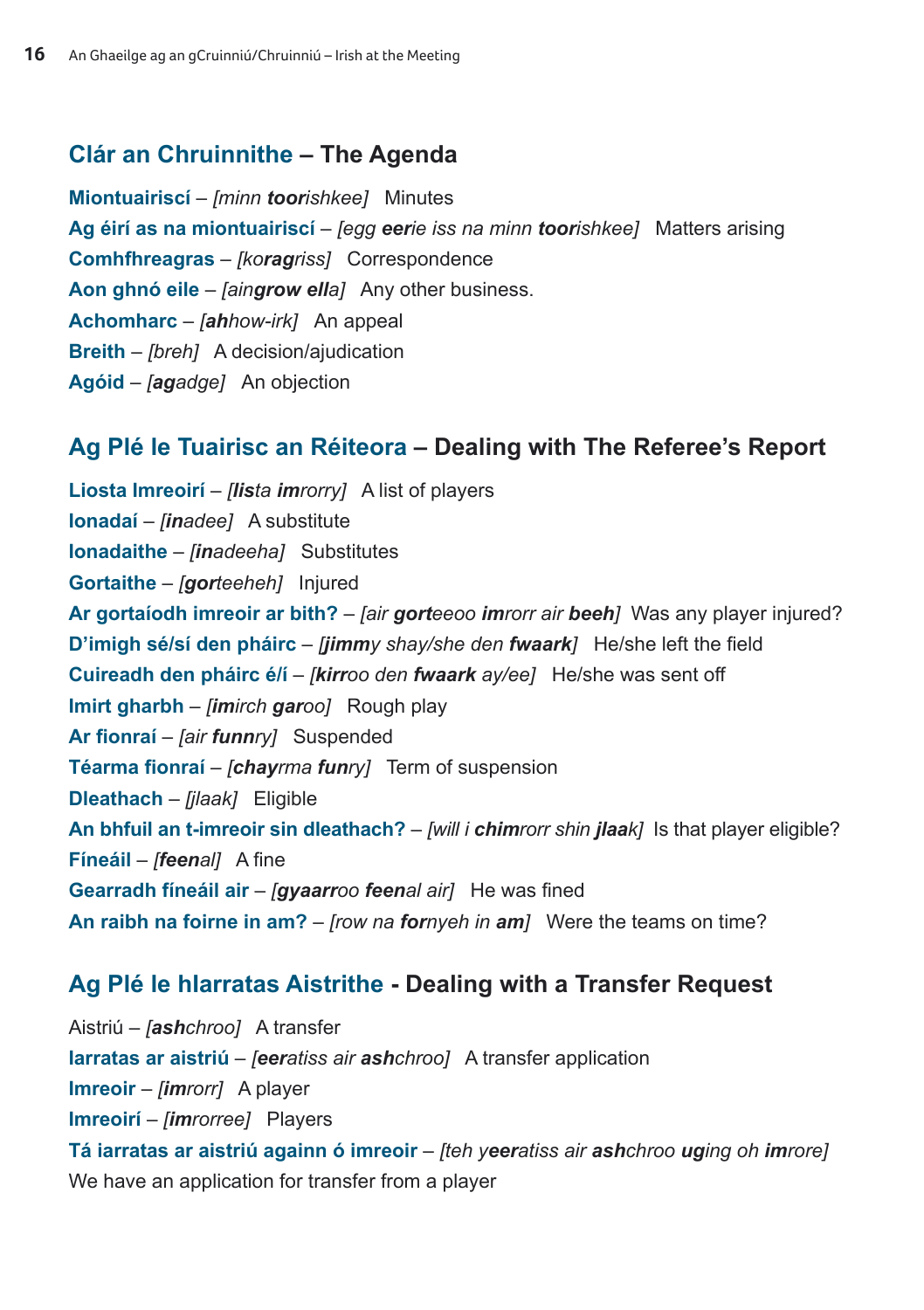**Cá bhfuil sé ina chónaí?** – *[ka will shay na hoaney]* Where does he live? **An bhfuair sé aistriú** – *[eh woor shay ashchroo]* Did he get a transfer? **Club baile** – *[club balla]* Home Club **Contae dúchais** – *[cunday doohash]* Home County **D'uachtaigh sé do chontae Dhoire** – *[doowacktee shay doh hunday girreh]*  He declared for county Derry

#### **Ag Déanamh Luaiteachas – Making Fixtures**

**Luaiteachas** – *[loochahas]* A fixture **Luaiteachais** – *[loochahish]* Fixtures **Caithfimid luaiteachais a dhéanamh** – *[kaihi mwidge loochahish a yanoo]* We must make fixtures **Ionad** – *[inid]* A venue **Ionad neodrach** – *[inid nyowdrah]* A neutral venue **Molaim Páirc an Chrócaigh** – *[mollim paark eh croakey]* I propose Croke Park **Ní ionad neodrach é/í** – *[nee inid nyowdrah ee]* It is not a neutral venue **Níl an dáta oiriúnach/fóirsteanach** – *[neel eh daata fawrs-chinah]* The date is not suitable **Cén uair a bheidh an athimirt?** – *[kane oor a vay in ahimirch]* When will the replay be? **Táille Ar Dhul Isteach** – *[taal-yeh air gull ishtah]* Admission Charge **Ar cheart an táille a ardú?** – *[air cyart in taal-yeh ardoo]* Should the charge be increased? **Ní mór dúinn réiteoir a cheapadh** – *[nee more doing raychorr a cyapoo]* We must appoint a referee **An bhfuil an réiteoir ceaptha?** – *[will eh raychorr capah]* Has the referee been appointed?

**Cé hé an réiteoir?** – *[kay hayn raychorr]* Who is the referee?

# **Gnáththeanga an Chruinnithe – General Language of the Meeting**

**Cruinniú** – *[kringyou]* A meeting **An chéad chruinniú eile** – *[in kayd kringyou elleh]* The next meeting **Cén uair a bheidh cruinniú againn?** – *[kane oor a vay kringyou aging]* When will we have a meeting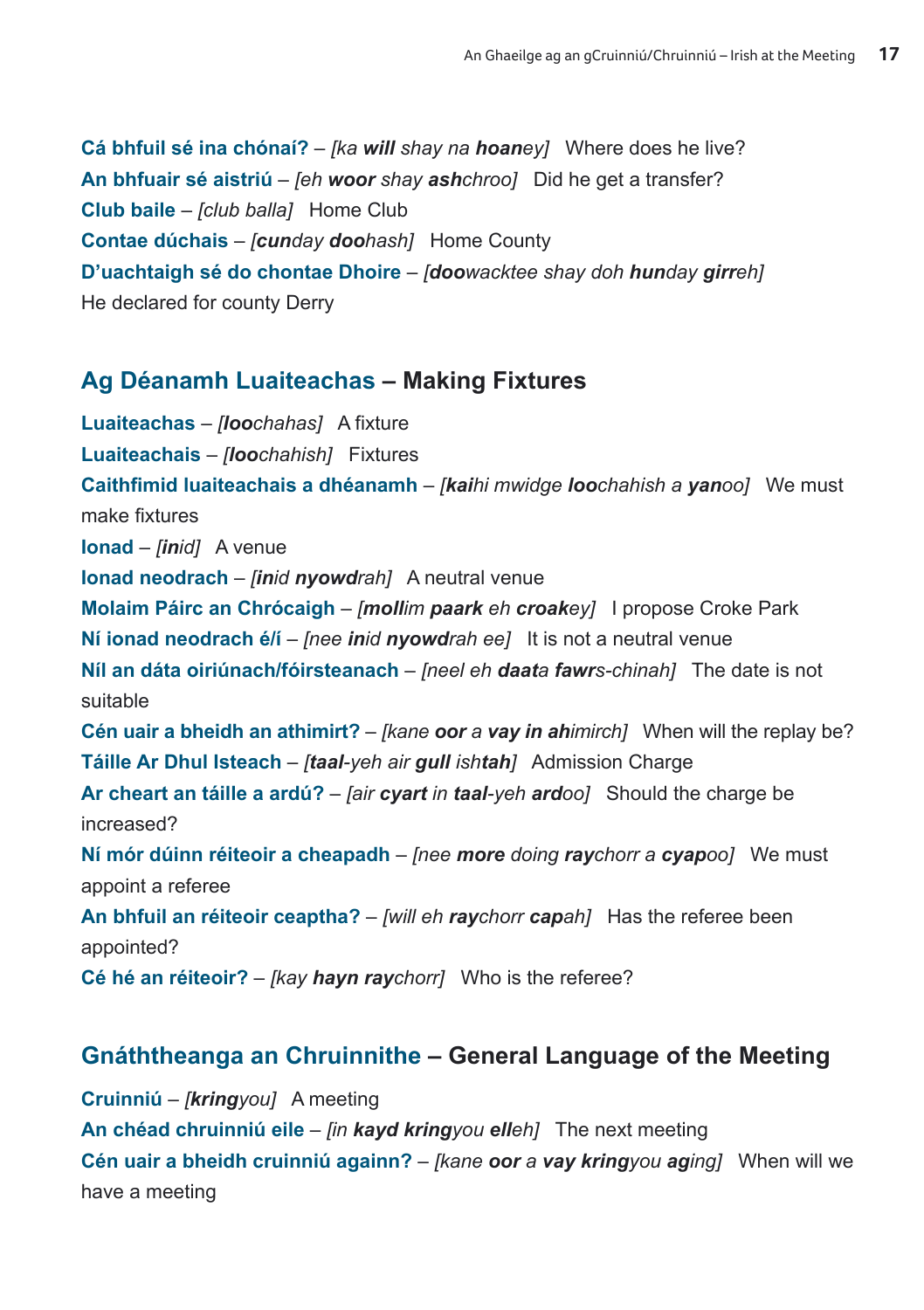**Leithscéal** – *[lehshkale]* An apology **Ionadaí** – *[inadee]* A proxy **Molaim** – *[mollim]* I propose **Cuidím** – *[kidgeem]* I second **Cuidím leis an rún sin** – *[kidgeem lesh a roonshin]* I second that motion **Aontaím leis sin** – *[ainteem lesh shin]* I agree with that **An bhfuil sibh sásta?** – *[will shiv saasta]* Are you satisfied? **An bhfúil duine ar bith ag cur ina éadan?** – *[will dinnyer bee egg kur in aydin]* Is there any objection? **Níl mé sásta** – *[neelmay saasta]* I'm not happy **Tá mé ag cur ina éadan** – *[teh may egg kur in aydin]* I object

**Clarú** – *[claaroo]* Registration **Molaim glacadh leis na miontuairiscí** – *[mollim glackoo lesh neh minn toorishkee]* I propose the adoption of the minutes **An bhfuil ceist ar bith?** – *[will kesht air beeh]* Are there any questions?

**Ag éirí as na miontuairiscí, ba mhaith liom ceist a chur** – *[egg eery iss na minn toorishkee ba y leom kesht a kur]* Arising from the minutes I would like to ask a question.

# **Ag Cur/Clabhsúir/Deiridh leis an gCruinniú - Ending the Meeting**

**Ní mór dúinn dáta a shocrú don chéad chruinniú eile** –*[nee more doing daata a hockroo don kayde kringyou elleh]* We must decide a date for the next meeting

**An bhfuil gnó ar bith eile ann?** – *[will grow air beeh elleh unn]* Is there any other business?

**An oireann/bhfóireann an dáta sin do gach duine?** – *[eh woarunn eh daata shin do gak dinyeh]* Does that date suit everyone?

**An tseachtain seo chugainn** – *[in chacktin shoogeen]* next week **An mhí seo chugainn** – *[in vee shoogeen]* next month **Caithfidh mé mo dhialann a sheiceáil** – *[kahee may mo yealann a heckal]* I must check my diary **Slán abhaile** – *[slaan awala]* safe home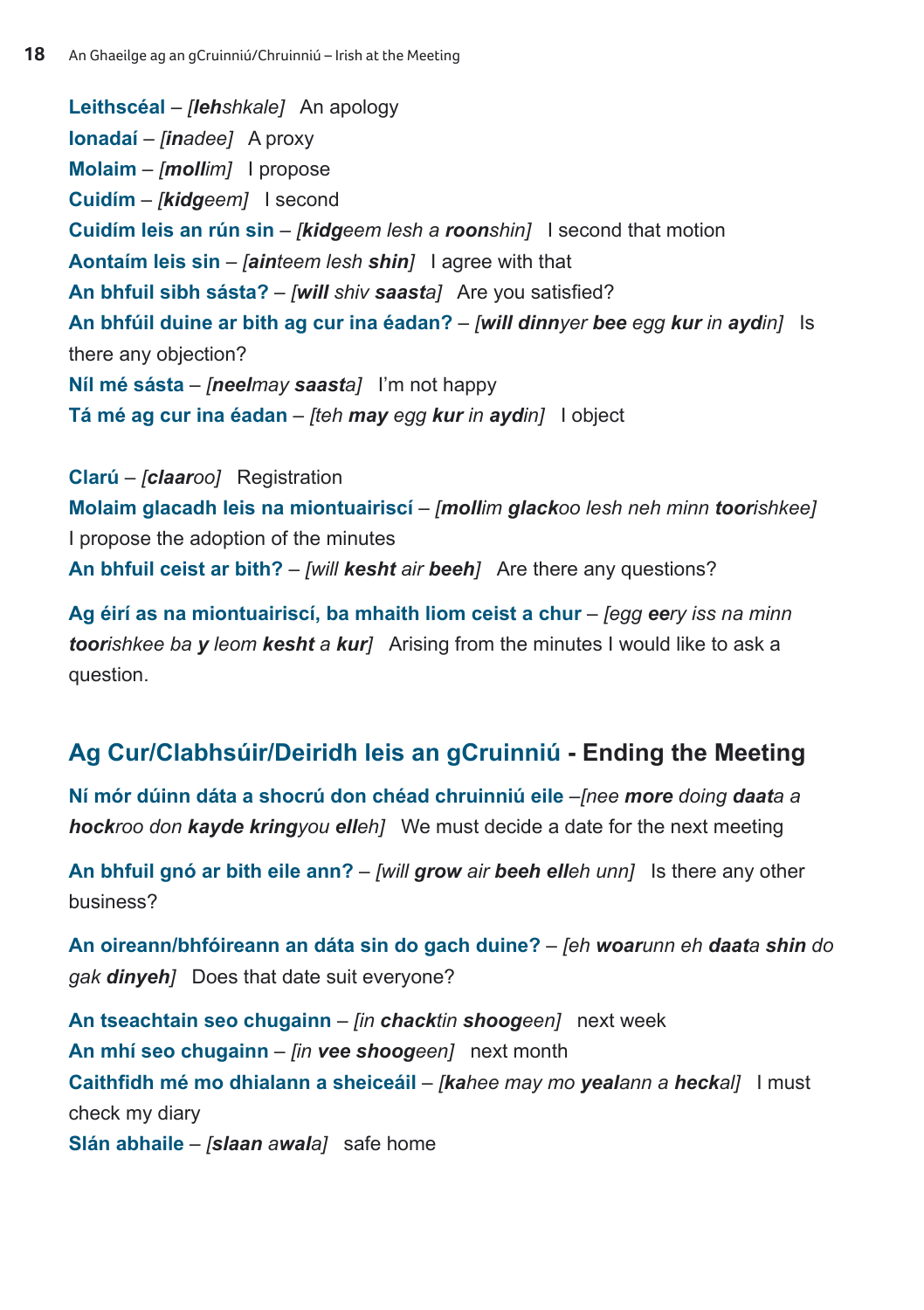# **An Ghaeilge sa Chlub – Irish around the Club**

In every GAA club, it is important that the signs are at least bilingual. This demonstrates our commitment to the language and presents the GAA club as a place apart, a place where our culture is celebrated and where our language is alive and in use. Below are the common signs in Irish which could be used in a GAA club.

# **Comharthaí – Signs**

**Fáilte Isteach** – Welcome **Fáiltiú** – Reception **An Chistin** – The Kitchen **Leithreas** – Toilet **Leithris** – Toilets **Fir** – Gents **Mná** – Ladies **Seomra Feistis** – Dressing Room **Cithfholcadáin** – Showers **Cuairteoirí** – Visitors **Trealamh** – Equipment

**Uait** – Push (on a door) **Chugat** – Pull (on a door) **Cosc ar Thobac Anseo** – No Smoking Area **Príobháideach** – Private **Seomra Cruinnithe** – Meeting Room **Bealach Isteach** – Entrance **Bealach Amach** – Exit **Bealach Éalaithe** – Emergency Exit **Clós** – Yard **Páirceáil** – Parking **Slán Abhaile** – Safe Home (Goodbye)

A set of signs containing most of the above is available free of charge from Foras na Gaeilge.

*Foras na Gaeilge, 7 Cearnóg Mhuirfean, Baile Átha Cliath 2.*

*T: 1850 325 325 / 0845 3098142 [NI], E: eolas@forasnagaeilge.ie*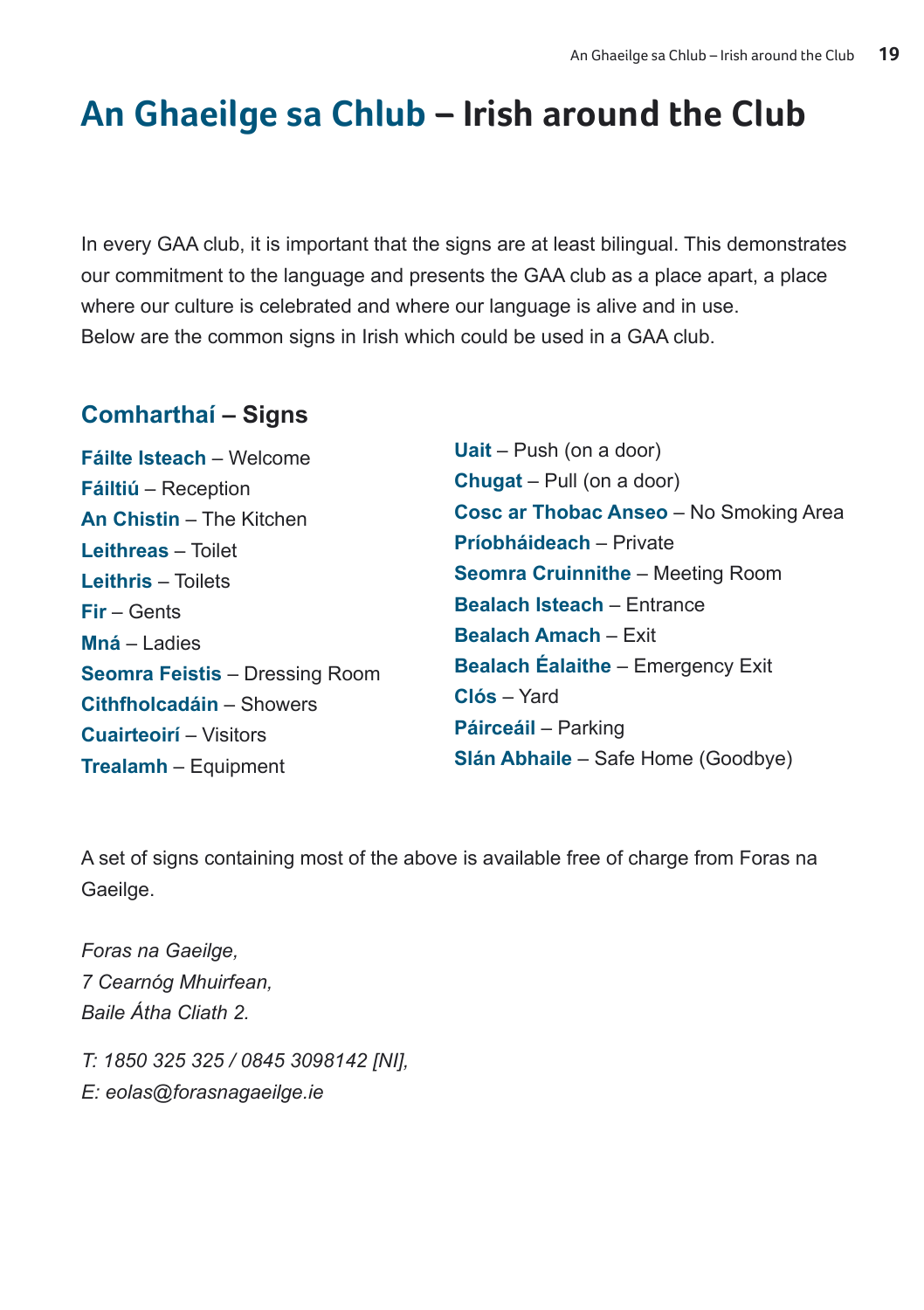# **An Ghaeilge i bhFógraí an Chluiche Irish in the Match Announcements**

All county matches nowadays have an announcer who will name the teams and give information about changes to teams and substitutions, etc. This is an excellent opportunity to use Irish at the gaelic match. Below are some examples of phrases you will hear at a match.

# **Fógraí – Announcements**

**Fógra, a Chairde** – *[fawgra a harja]* An Announcement, fellow Gaels

| Céad fáilte anseo go dtí Páirc          | don chluiche inniu idir                          | aqus |
|-----------------------------------------|--------------------------------------------------|------|
| - [kayd fwaalcheh inshoh gog jee pwaark | don <b>klee</b> heh in <b>you</b> h <b>i</b> dir | aqus |
| You are all very welcome to             | Park for the game today between                  | and  |

**Seo a leanas na foirne** – *[shoh eh laniss na fawrrnyeh]* Here are the teams

# **Foclóir – Vocabulary**

**Cúl Báire** – *[cool bwaareh]* Goal Keeper **Lánchúlaí Clé** – *[laankooley clay]* Left Corner-Back **Lánchúlaí Láir** – *[laankooley laar]* Full-Back **Lánchúlaí Deas** – *[laankooley jass]* Right Corner-Back **Leathchúlaí Clé** – *[lahkooley clay]* Left Half-Back **Leathchúlaí Láir** – *[lahkooley laar]* Centre Half-Back **Leathchúlaí Deas** – *[lahkooley jass]* Right Half-Back **Imreoir lár na Páirce** – *[imrorr lar neh pwaarkeh]* Midfielder **Leath-thosaí Clé** – *[lah hossy clay]* Left Half-Forward **Leath-thosaí Láir** – *[lah hossy laar]* Centre Half-Forward **Leath-thosaí Deas** – *[lah hossy jass]* Right Half-Forward **Lántosaí Clé** – *[lan tossy clay]* Left Corner-Forward **Lántosaí Láir** – *[lan tossy laar]* Full-Forward **Lántosaí Deas** – *[lan tossy jass]* Right Corner-Forward

Sometimes, it is just as appropriate to call out the numbers – **Uimhir a hAon, Uimhir a Dó**, etc.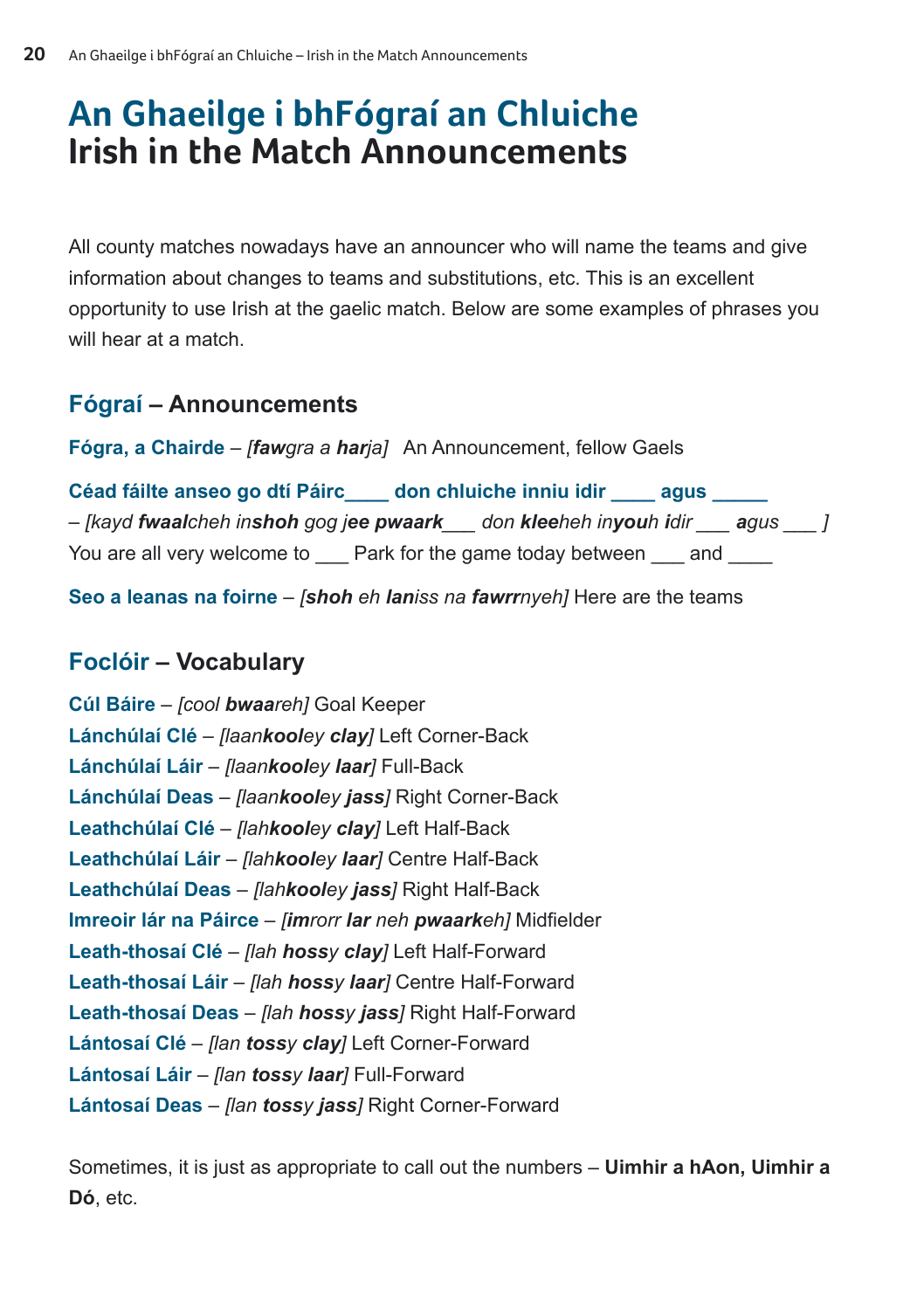**Captaen na Foirne** – *[captane na fawrnyeh]* Team Captain **Tá athrú amháin ar fhoireann \_\_\_\_\_** – *[teh aahroo awaan ar urunn]*  There is one change on the team.

**Tá \_\_\_\_\_ ag imirt de réir an chláir** – *[teh \_\_\_\_ egg imirch de rare in claar]*  is?/are playing according to the programme.

**Seasaigí anois d'Amhrán na bhFiann** – *[shasigee anish dawran na vee-ann]*  Stand now for the National Anthem.

# **Le Linn an Chluiche – During the Match**

**Beidh dhá/trí/ceithre/cúig/sé nóiméad bhreise ag deireadh na leithe** – *[bay ga chree kerreh coowig shay no maid bresheh egg jeroo neh leha]* There will be 2/3/4/5/6 extra minutes at the end of the half.

**Athrú ar fhoireann \_\_\_\_** – *[ahroo ar urinn \_\_\_\_ ]* A change on the \_\_\_ team.

**Tá \_\_\_\_ ag imeacht/ar shiúl den pháirc agus tá \_\_\_\_\_ ag imirt ina áit/ina háit** – *[teh \_\_\_\_ ar hule den fwaark agas teh \_\_\_\_ egg imirch na aatch/haatch]*  has left the field and is playing in his/her place.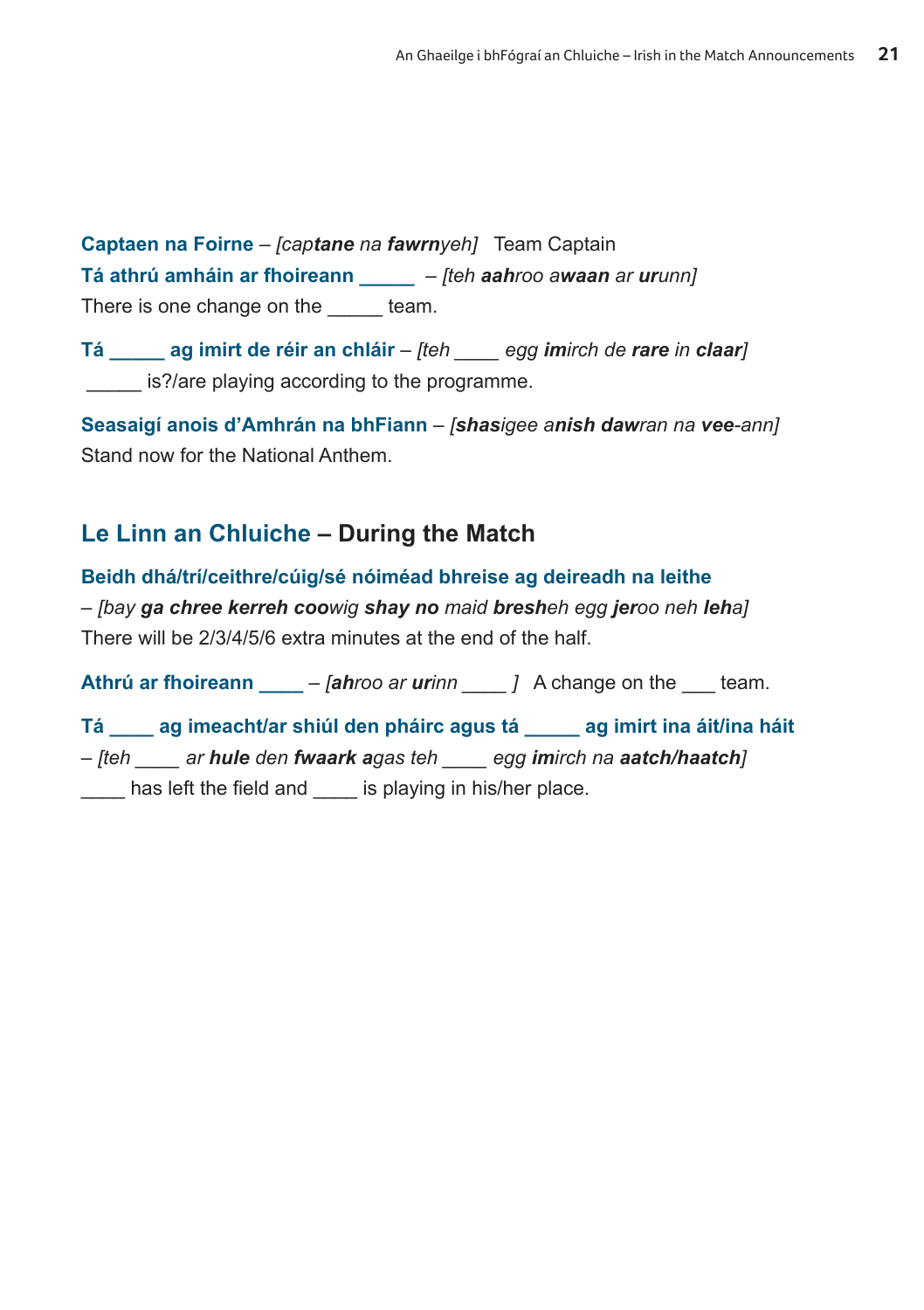# **An Ghaeilge san Fhógra Báis Irish in a Death Notice**

[in the Press]

Sometimes it is necessary to place a Death Notice in your local paper to acknowledge the bereavement of a club member. Below is a template for use in this situation.

# **Fógra – Notice**

**Ó Choiste agus ó bhaill Chumann Lúthchleas Gael \_\_\_\_\_\_\_**  From the Committee and members of GAA \_\_\_\_\_ (*insert name of club*)

**Is oth linn bás \_\_\_\_** *(name of deceased)***, (Athair/Máthair/Deartháir/Deirfiúr/ Uncail/Aintín /Seanathair/Seanmháthair) ár (gcomhimreora/gcomhbha(i)ll/ gcomhchoisteora) \_\_\_\_\_\_** (*name of relative*), **agus déanaimid comhbhrón lena theaghlach/lena teaghlach. Ar dheis lámh Dé go raibh a anam/hanam uasal** 

We are sorry to hear of the death of *(name of deceased)*, (Father/Mother/Brother/Sister/Uncle/Aunt/Grandfather/Grandmother) of our fellow (player/member/committee member) \_\_\_\_\_ (*name of relative*), and we extend our sympathy to his/to her family. May his/her gentle soul be at God's Right Hand.

# **Example of a Death Notice for the father of a player**

**Ó Choiste agus ó bhaill Chumann Lúthchleas Gael \_\_\_\_\_. Is oth linn bás Sheán Uí Mhurchú, athair ár gcomhimreora Liam, agus déanaimid comhbhrón lena theaghlach.** 

**Ar dheis lámh Dé go raibh a anam uasal.**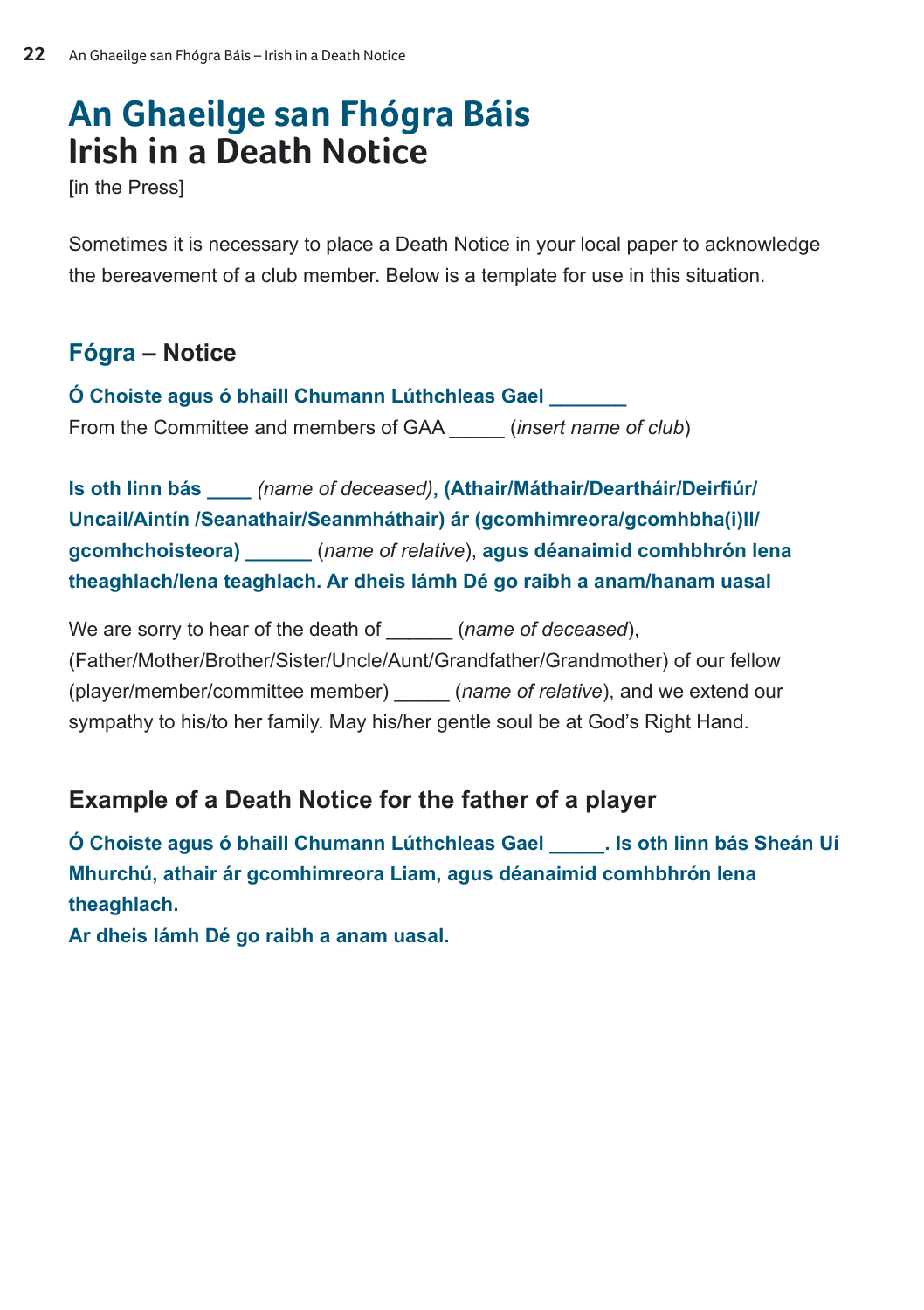# **An Ghaeilge sa Litir – Irish in the Letter**

When writing a letter from your club, it is appropriate to use as much Irish as possible. Clubs and counties who have Irish in their headed notepaper and whose officials use the language in correspondence display a commitment that reflects well on their attitude towards the cultural side of our association.

Below are some examples where Irish could be used in written correspondence or in an e mail.

# **An Tús – Starting Off**

**A** \_\_\_, **a chara** – Dear \_\_\_\_

If your letter is to someone who is not a known friend; e.g. a council official, government employee, etc, you start your letter with:

**A Dhuine Uasail/Bhean Uasal** – Dear Sir/Madam

#### **Na Chéad Línte – First Lines**

If you are writing to a fellow gael, it is nice to start by stating how you are doing and asking how the other person is.

**Conas taoi/Conas tá tú/Cad é mar atá ag éirí leat** – How are you getting on? **Tá ag éirí go hiontach liom** – I am getting on great **Tá mé ar muin na muice** – I am on the pig's back **Tá gach rud in ord agus in eagar anseo** – Everything is fine here

You may want to include a subject line or reference in your letter. **Maidir le: Scéal a chur chuig réiteoirí** –Re:Notification to Referees

If your letter is to make representation, below are some lines you might use:

**Tá mé ag scríobh chugat...** – I am writing to you...

**le gearán a dhéanamh** – to make a complaint

**le comhairle a fháil** – to receive advice

**le hiarraidh ort** – to appeal to you

**le heolas a fháil** – to receive information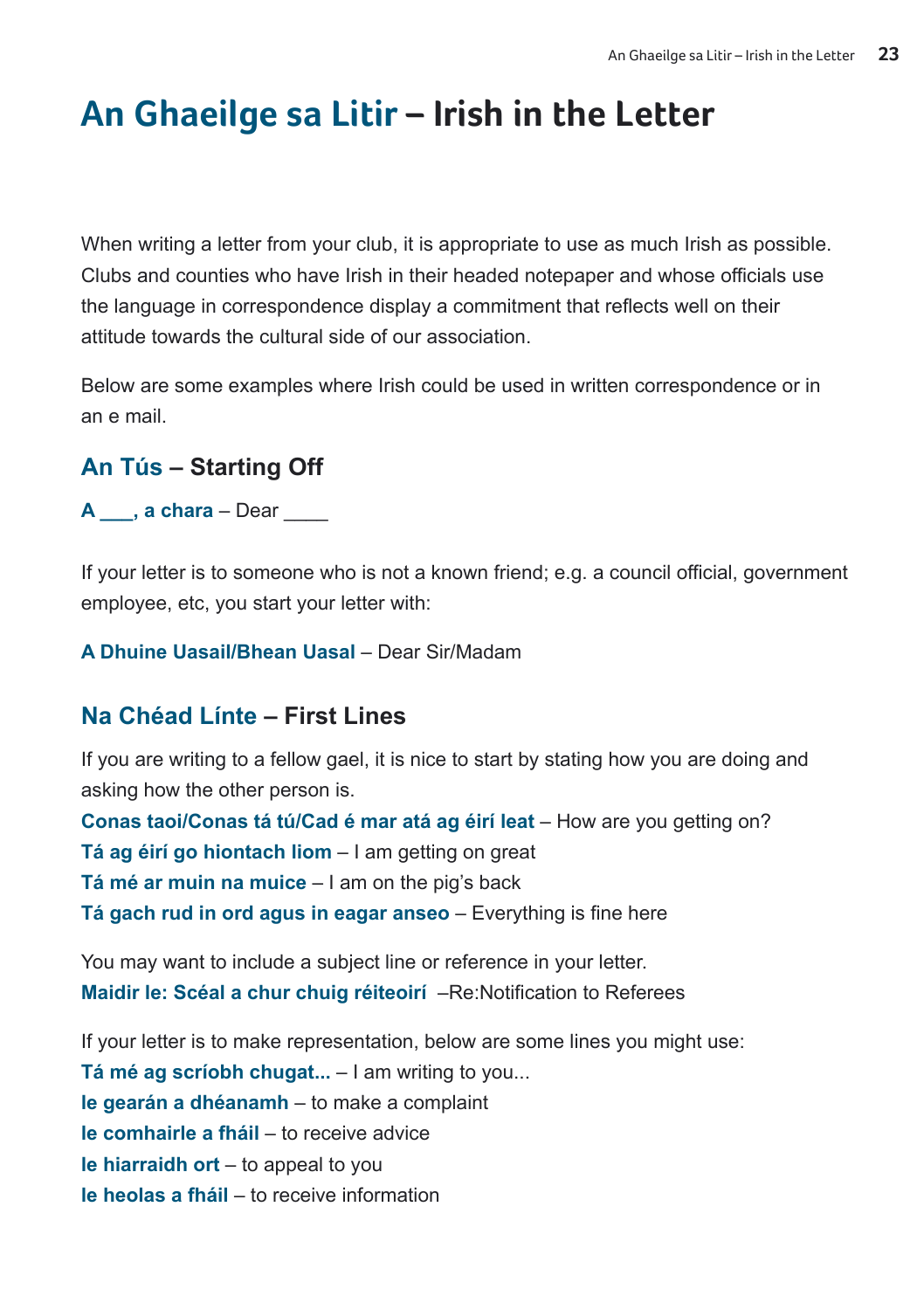# **Ag Cur Críche – Finishing Off**

How you finish your letter depends on who you are sending it to. Below are some examples of nice endings to a letter: **Scríobh ar ais gan mhoill** – Write back without delay **Ag súil le scéala uait/Ag dúil le scéala uait** – Looking forward to a reply from you **Do chara buan** – Your great friend **Le meas** – With Respect **Is mise le meas** – Yours Sincerely

| Samplaí eile:          |
|------------------------|
| Le gach dea-mhéin,     |
| Legach dea-ghuí,       |
| Beir bua,              |
| Beir bua is beannacht, |
| <b>Treise leat.</b>    |

# **Fógra Cruinnithe – Giving Notice of a Meeting**

**Tabhair faoi deara go dtionólfar cruinniú den choiste ar an dáta seo thíos:**  Please be advised that a committee meeting will take place on the date below:

#### **Seo a leanas clár an chruinnithe:**

The following is the agenda:

- 1 **Miontuairiscí**  Minutes
- 2 **Rudaí ag éirí as (na miontuairiscí)** Matters Arising
- 3 **Comhfhreagras** Correspondence
- 3 **Gnó ar bith eile** Any other business

**Tá súil agam go mbeidh tú ábalta bheith i láthair** – I hope you will be able to attend.

Related Vocabulary – See *An Ghaeilge ag an Chruinniú –Irish at the Meeting*.